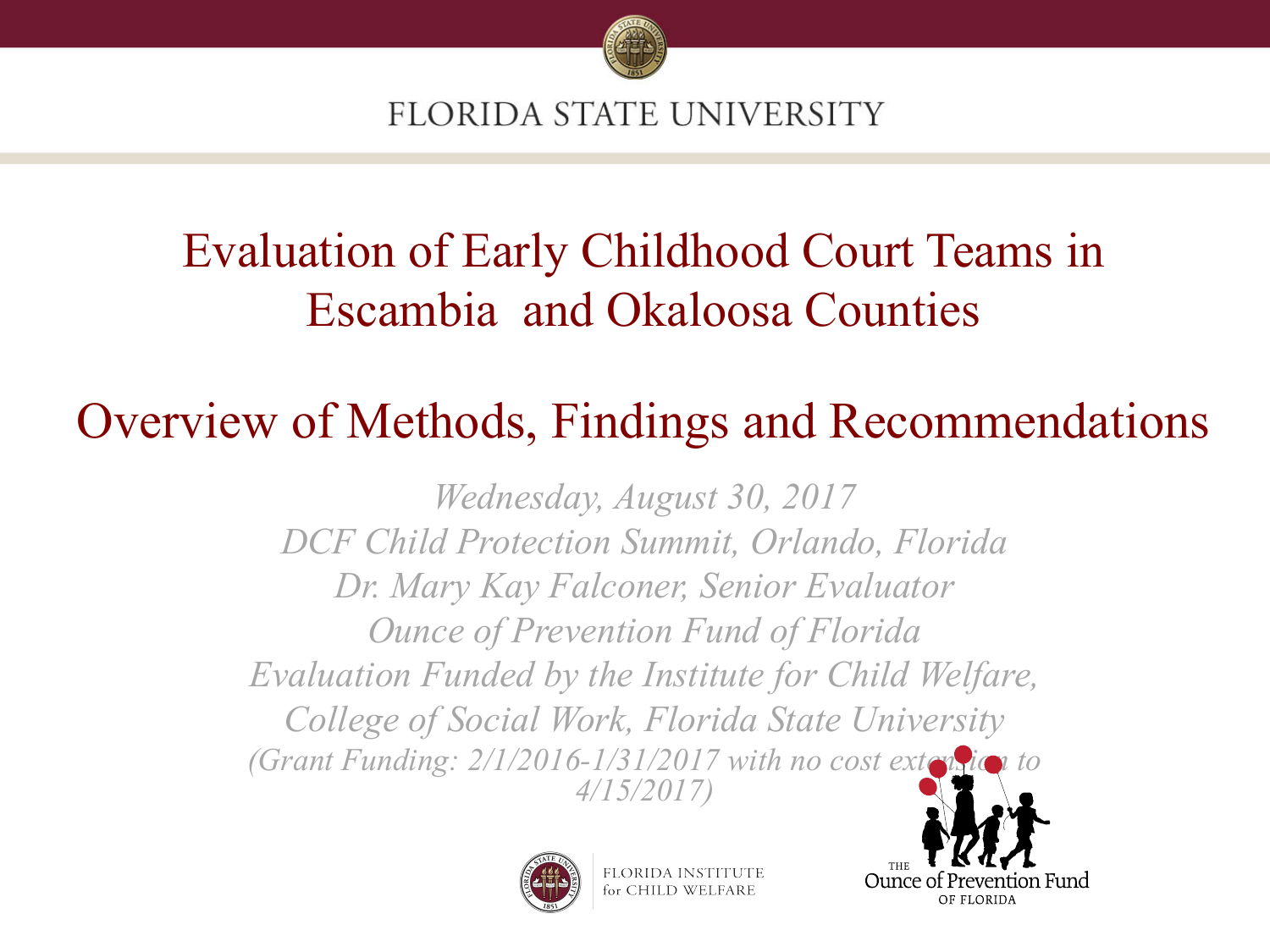

# Early Childhood Court

The goal of Florida's Early Childhood Court Teams is to improve child safety and well-being, heal trauma and repair the parent/child relationship, expedite permanency, prevent recurrence of maltreatment, and stop the intergenerational cycle of abuse/neglect/violence.

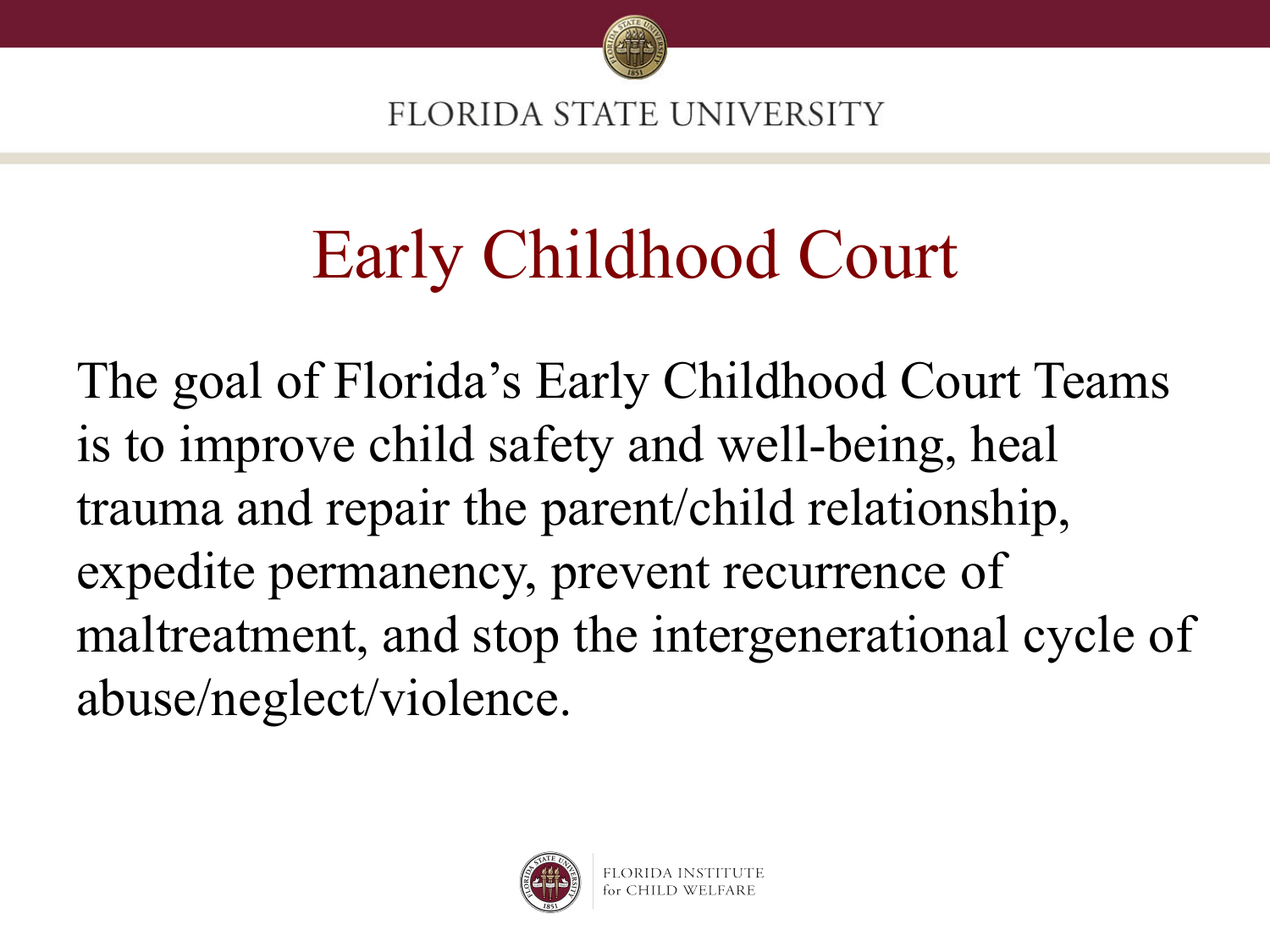

# Early Childhood Court

Florida's Early Childhood Court has 15 specific core components:

- Judicial Leadership
- Trauma Lens
- Central Role of Infant Mental Health Specialist & Child-Parent Psychotherapy
- Continuum of Behavioral Health Services
- Collaborative Court Team
- Community Coordinator
- Cross Agency Training
- Developmental Support for the Child/Parent
- Parent Education and Support
- Placement Stability and Concurrent Planning
- Monthly Family Team Meetings
- Parent-Child Contact (Family Time/Visitation)
- Co-parenting
- **Evaluation**
- Funding and Sustainability

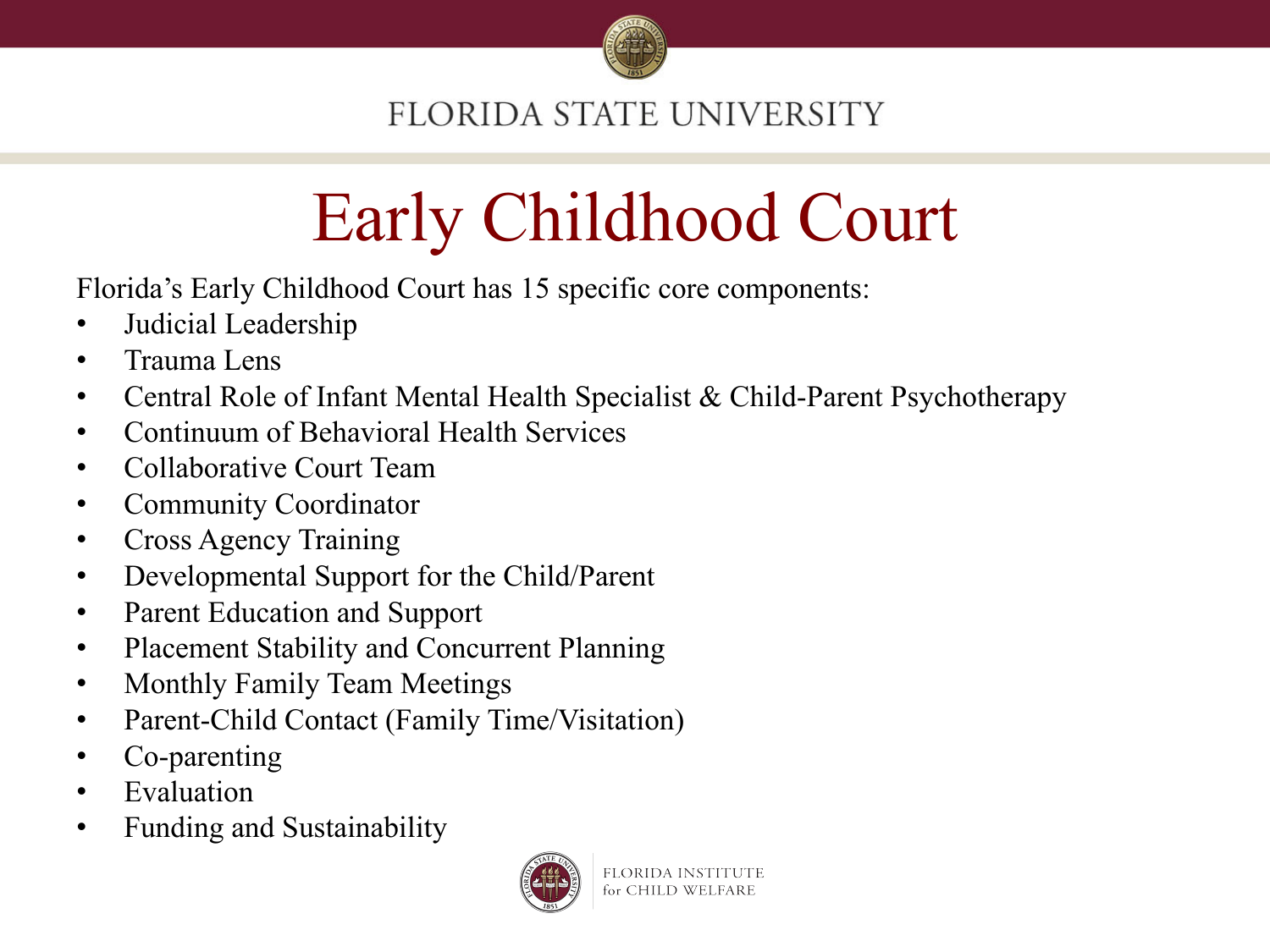

### Major Evaluation Components and Project Information

- 1. Pre-post comparison using self-report inventory to determine whether ECCT members' knowledge of the impact of traumatic stress increases as a result of participating in live training on trauma-informed care.
- 2. Pre-post comparison of self-report inventory to determine whether parenting stress (as measured by the Parenting Stress Index – Short Form) changes over the first four months of ECCT participation.
- 3. Qualitative analysis of interviews with parents served by the ECCTs
- 4. Collaboration Survey of ECCT Staff and Community Stakeholders
- 5. Matched comparison design with families served by the Escambia and Okaloosa ECCTs as the intervention groups.

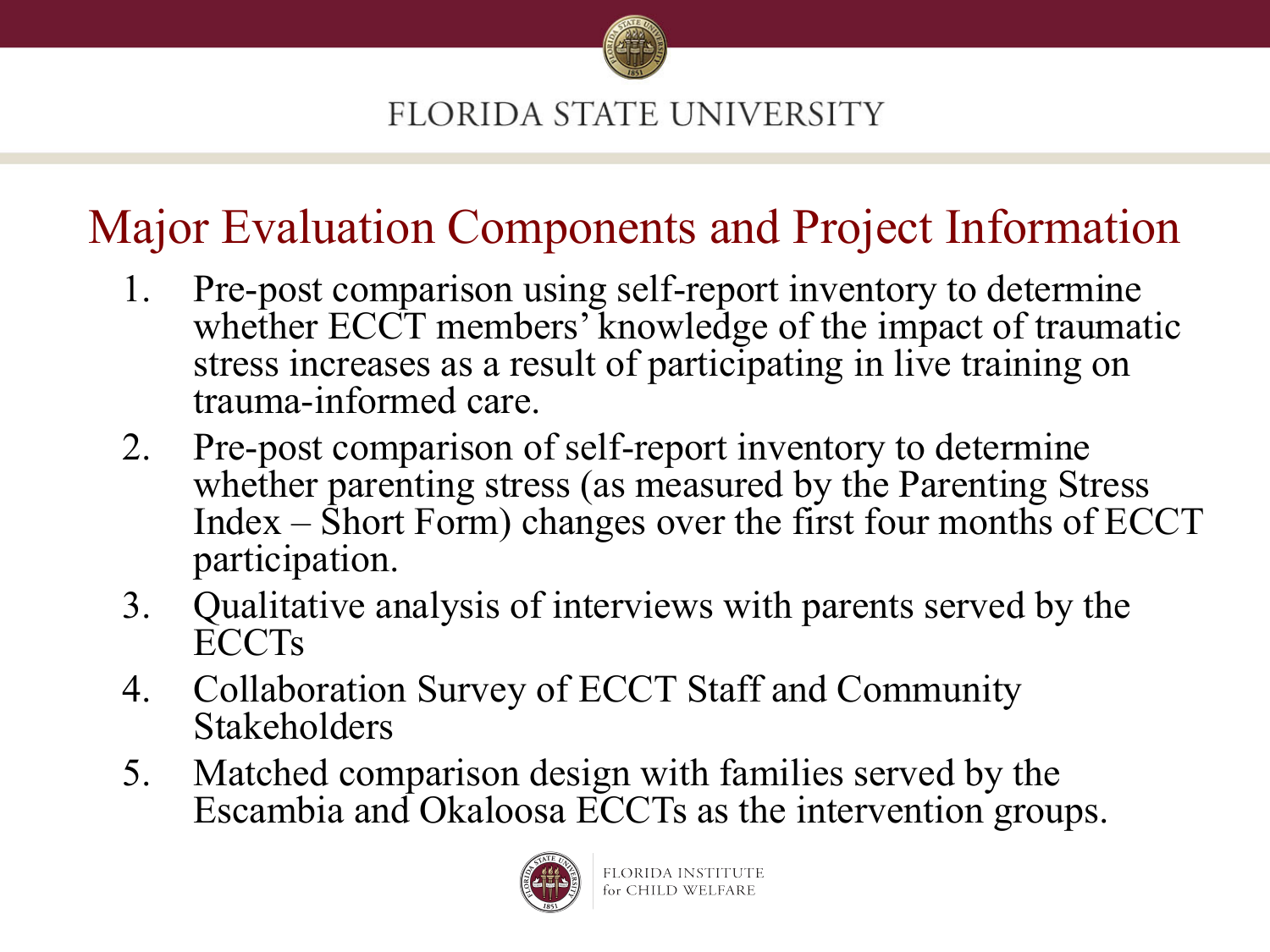

### Major Evaluation Components and Project Information

- The human subject protection protocol was approved through Western IRB and Baptist Hospital IRB. During the summer, this project shifted to rely solely on the Baptist Hospital IRB.
- Priority area was "evidence-based services for children birth to five." Research category was "enhancing collaborative stakeholder relationships in child welfare practice."

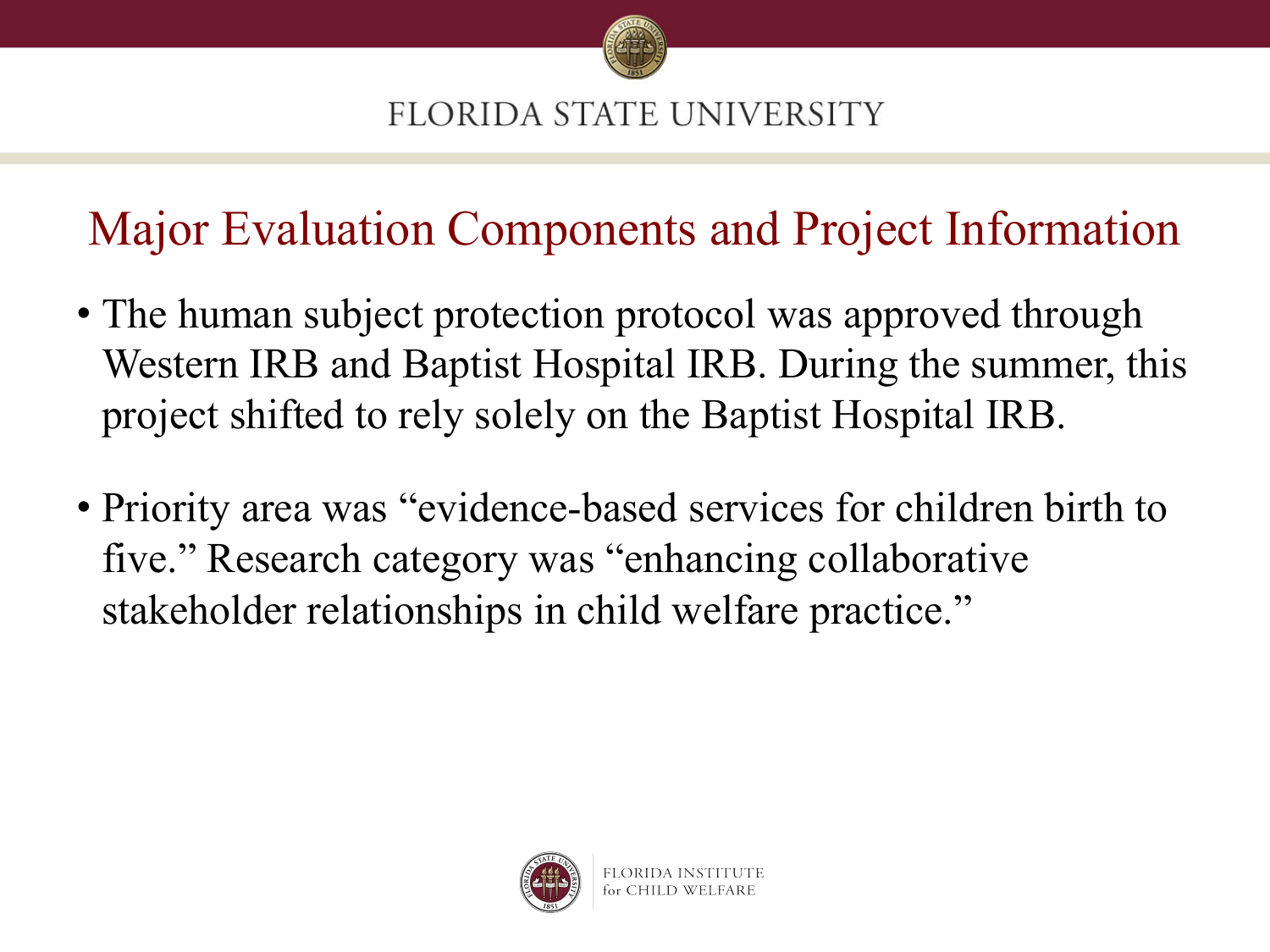

## ECCT Trauma Informed Training September 22-23, 2016

- The training was delivered by the National Center for Child Traumatic Stress (NCTSN) and based on the NCTSN *Child Welfare Trauma Training Toolkit*.
- The evaluation of the training relied on a 10 item questionnaire in the Toolkit that was administered pre training and post training. The questionnaire measured through self-report the level of knowledge about child trauma. A 5-point Likert response scale is used and ranged from 0=Not at all to 4= To a very great extent.

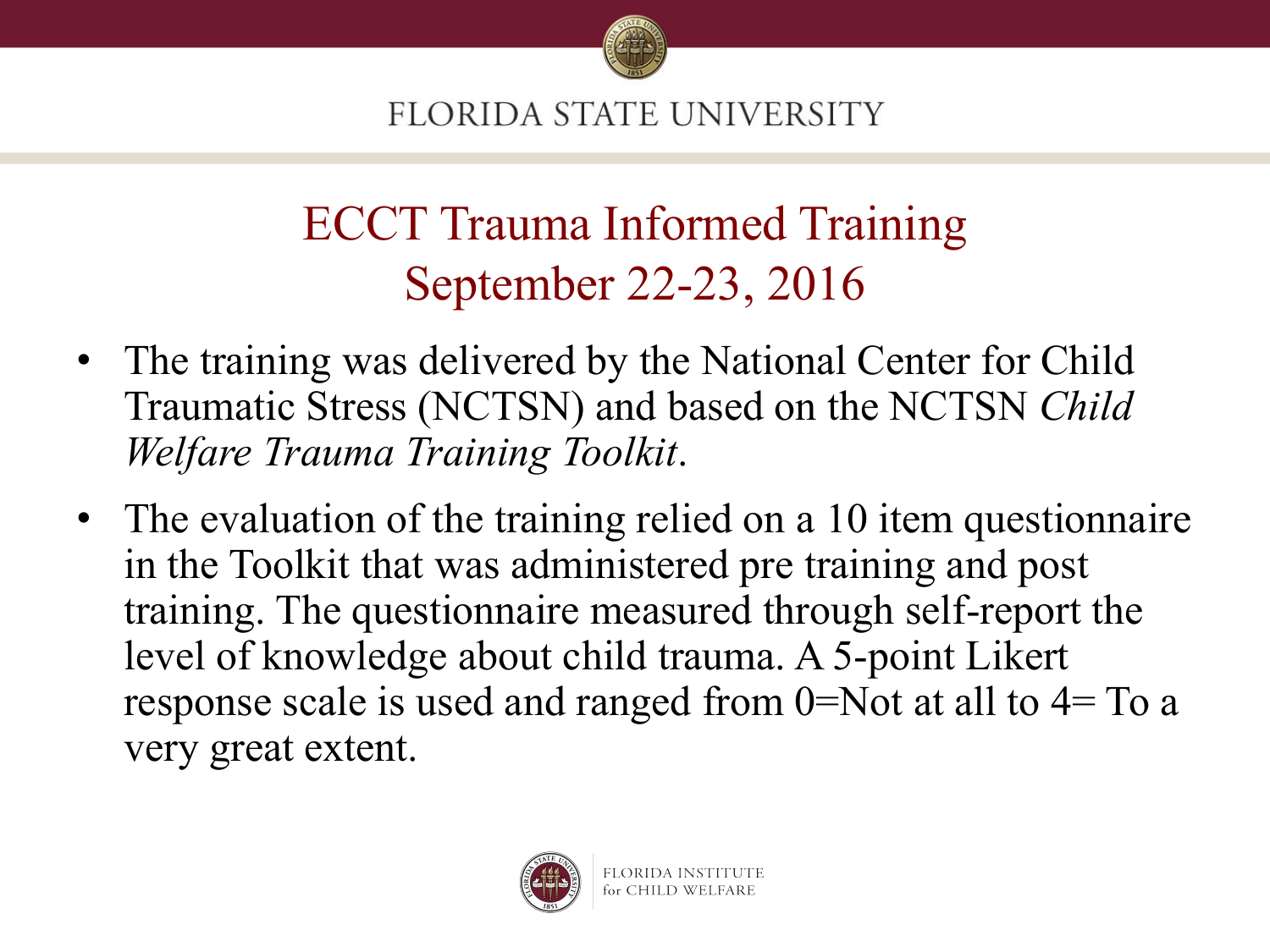

### ECCT Trauma Informed Training September 22-23, 2016

- The number of training participants included in the evaluation was 37. However, only 29 participants completed both the pre training questionnaire and the post training questionnaires.
- Among the 37 training participants who completed the pre training questionnaire, a variety of local social service organizations and service providers were represented:
	- Half of the participants represented child welfare (51.4%),
	- around a quarter represented mental/behavioral health (24.3%), and
	- 13.5% represented "other" organizations not listed.
	- The remaining participants represented the courts and education system  $(8.1\%$  and  $2.7\%$ , respectively).
	- A majority of training participants (31) were ECCT members (83.8%).

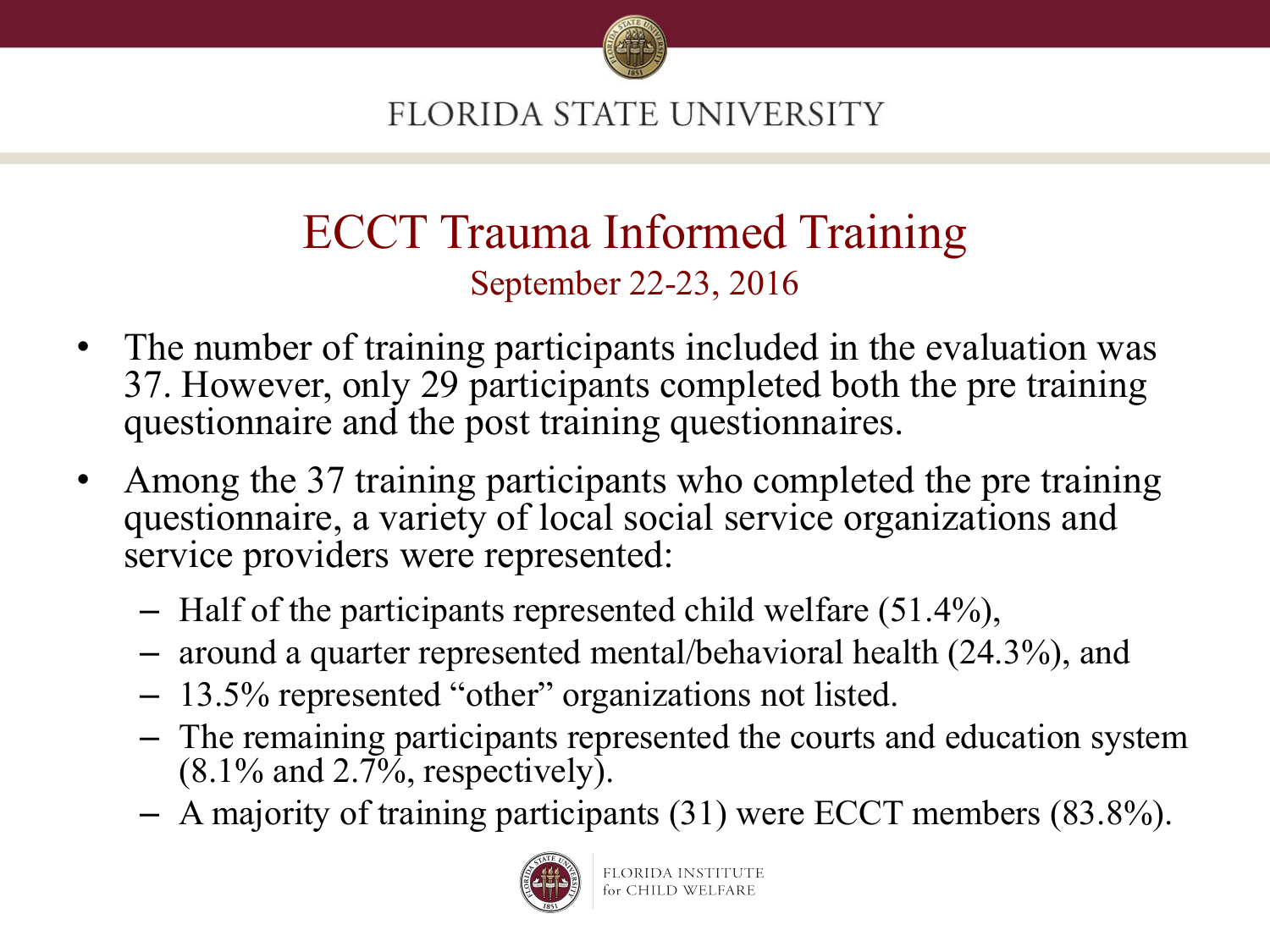

## Improvement in the Knowledge of Child Trauma

- All pre-post differences for the questionnaire items were statistically significant.
- The pre-post percent changes for the questionnaire items ranged from 35-87%.
- Improvement in the knowledge of child trauma and traumainformed care far exceeded the threshold in the proposal (10% change).

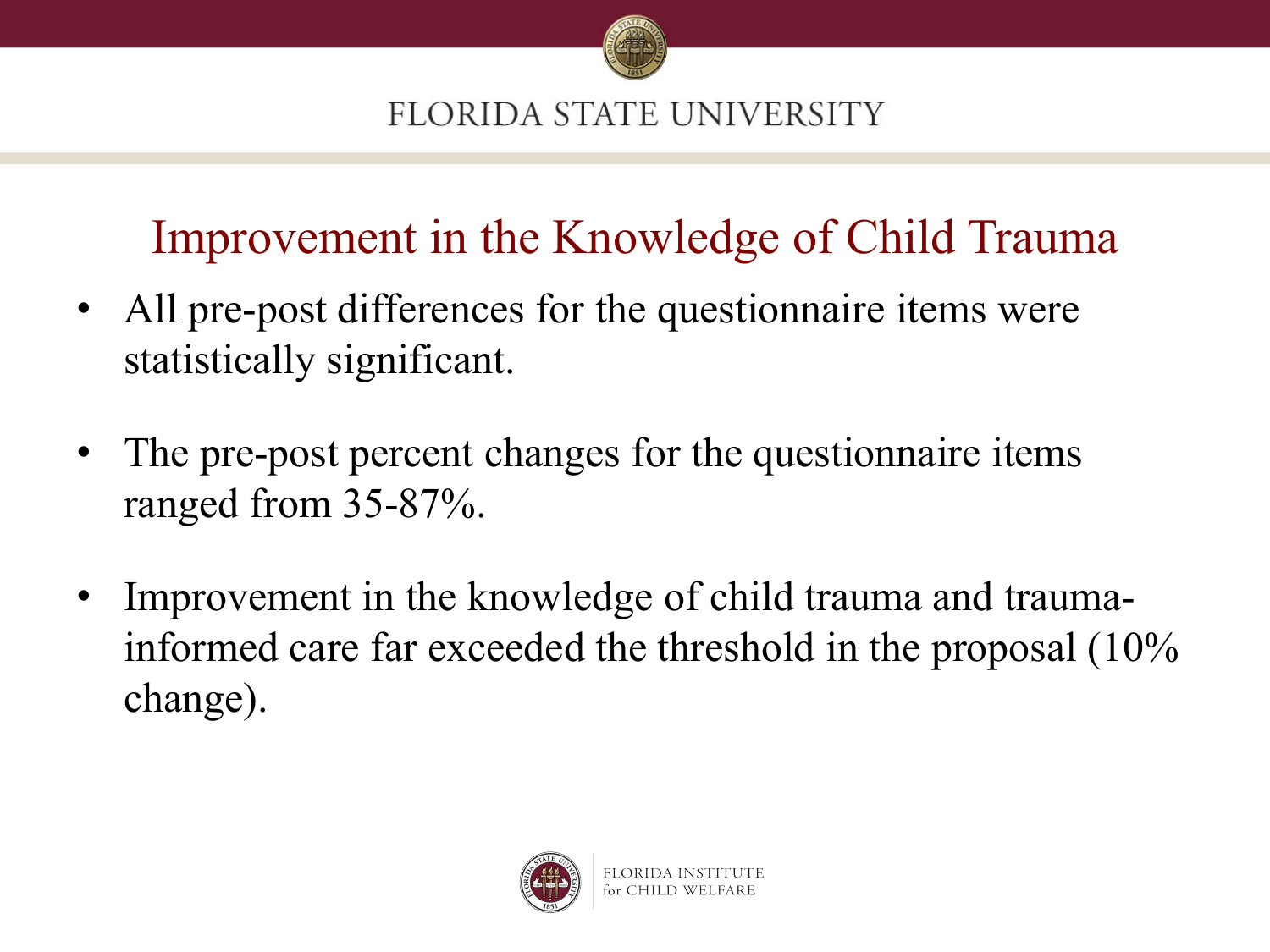

### ECCT and Parent Stress

- In the proposal, participation in the ECCT was hypothesized to have a positive impact on the level of parent stress. The tool selected to measure parental stress was the Parenting Stress Index-Short Form (PSI-SF) (Abidin, 2012).
- In this evaluation, the PSI-SF was administered to parents based on the following criteria:
	- The parent is at least 18 years old.
	- The parent had not yet completed the PSI survey for this study.
	- The parent had been receiving ECCT services for at least four months (120 days.)

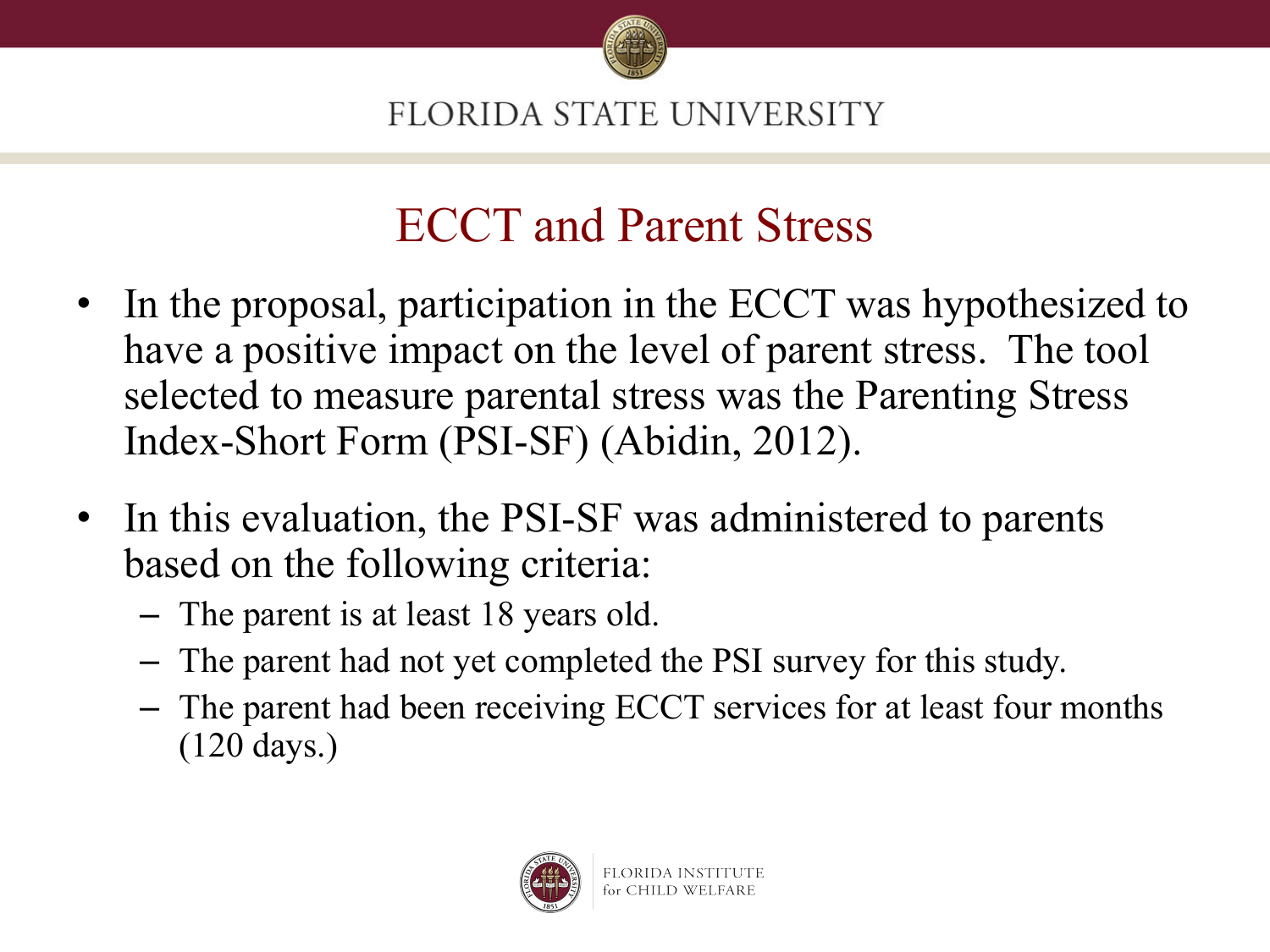

### ECCT and Parent Stress (continued)

- There was no administration of this tool prior to the participation of each parent in ECC. A retrospective measurement approach was applied. This allowed the parent to reflect back to before their participation in the ECC for the completion of one tool and then to their current experience in the completion of the second tool.
- Each ECC team coordinator received a set number of questionnaires with the instructions for administering the tool.

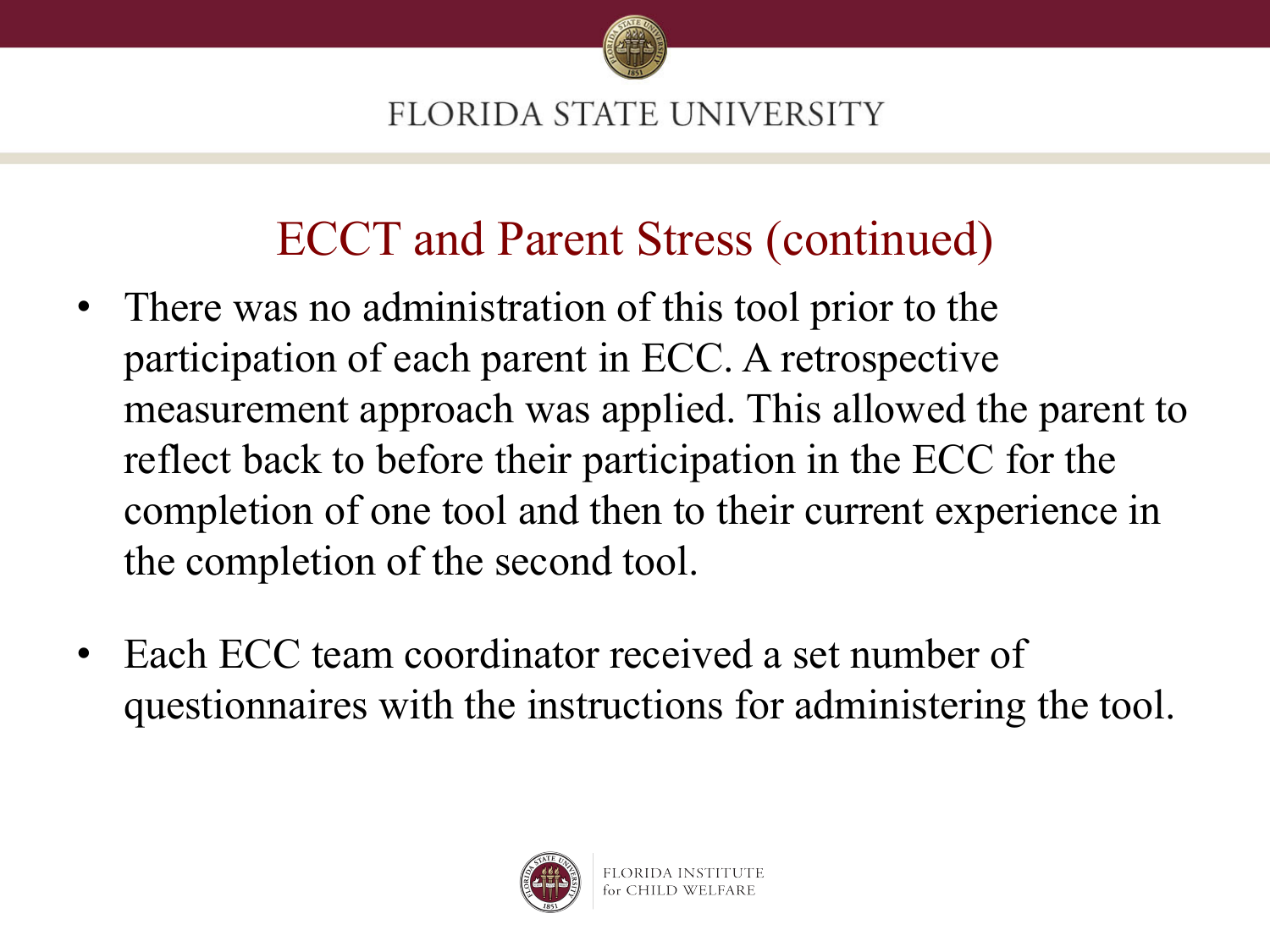

#### Table 1. Descriptive Statistics for the PSI-SF, Retrospective Before and Now

|                                                                   | <b>Before</b> |               |           |                | <b>Now</b> |              |           |             |
|-------------------------------------------------------------------|---------------|---------------|-----------|----------------|------------|--------------|-----------|-------------|
| <b>Total and</b><br><b>Subscale Scores</b>                        | $\mathsf{N}$  | Mean (SD)     | Range     | % High         | ${\sf N}$  | Mean (SD)    | Range     | % High      |
| <b>Total Stress</b>                                               | 21            | 71.40 (14.01) | 47-106    | $\overline{0}$ | 21         | 65.51 (15.5) | 42-98     | $\mathbf 0$ |
| <b>Parental Distress</b>                                          | 20            | 29.83 (7.98)  | 18-44     | 15%            | 20         | 27.24(7.18)  | 18-47     | 5%          |
| <b>Parent-Child</b><br><b>Dysfunctional</b><br><b>Interaction</b> | 20            | 21.00(5.50)   | 13-31     | $\mathbf 0$    | 20         | 18.35 (5.92) | $12 - 32$ | $\mathbf 0$ |
| <b>Difficult Child</b>                                            | 21            | 23.00 (5.09)  | $16 - 37$ | $\mathbf 0$    | 21         | 22.09 (5.59) | $16 - 32$ | 0           |



FLORIDA INSTITUTE for CHILD WELFARE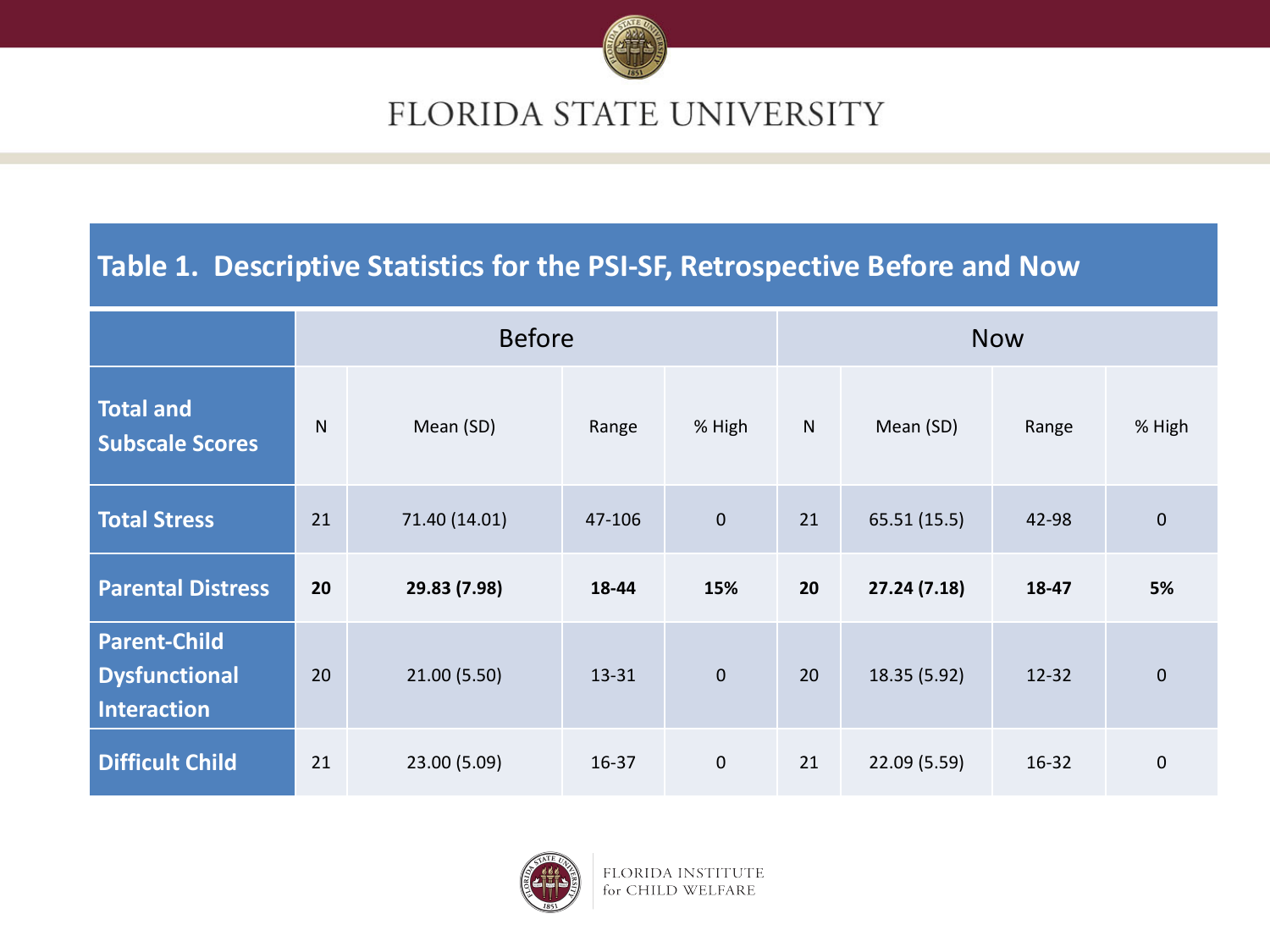

#### Assessments using the PSI-SF

| Subscales,<br><b>Ns</b>                                  | <b>Total Stress (TS)</b><br>$N = 21$                        | <b>Parental Distress (PD)</b><br>$N = 20$                                                                                                   | <b>Parent-Child</b><br><b>Dysfunctional</b><br><b>Interaction (PCDI)</b><br>$N = 20$                                    |                                                                                                                                                                                             | <b>Difficult Child (DC)</b><br>$N = 21$                                                                                                                                                          |
|----------------------------------------------------------|-------------------------------------------------------------|---------------------------------------------------------------------------------------------------------------------------------------------|-------------------------------------------------------------------------------------------------------------------------|---------------------------------------------------------------------------------------------------------------------------------------------------------------------------------------------|--------------------------------------------------------------------------------------------------------------------------------------------------------------------------------------------------|
|                                                          |                                                             |                                                                                                                                             | <b>Criteria for High Score</b>                                                                                          |                                                                                                                                                                                             |                                                                                                                                                                                                  |
| Specific<br><b>Score</b><br><b>Thresholds</b>            | TS Score of 110 or<br>higher                                | PD score of 40 or higher &<br>DC score of 33 or lower                                                                                       | PCDI score of 37 or<br>higher, DC score of 40<br>or higher, and PD score<br>of 33 or lower                              | DC score of 40 or higher,<br>PCDI score of 28 or<br>lower, & a PD score of 33<br>or lower                                                                                                   | DC score of 40 or higher,<br>PCDI score of 37 or<br>higher, & a PD score of<br>33 or lower                                                                                                       |
|                                                          | <b>Assessment of High Score for Each</b><br><b>Subscale</b> | "Parent is experiencing<br>personal adjustment problems<br>that are at least partially<br>independent of the parent-<br>child relationship" | "Parent is coping with<br>exceptionally difficult<br>behavior or personality<br>characteristics in his or<br>her child" | "Intervention in the form of<br>short-term parental<br>consultation or a parent<br>education class focused on<br>management strategies<br>should be sufficient to<br>improve the situation" | "A more intensive child-<br>oriented intervention<br>program, which should<br>include careful diagnostic<br>assessment of the child's<br>behavioral adjustment and<br>functioning, is required." |
| <b>Before</b><br><b>Number of</b><br><b>Participants</b> | $TS = 0$                                                    | $PD = 3$<br>$DC = 20$<br>$PD+DC = 3(15%)$<br>1 missing from PD                                                                              | $PCDI = 0$<br>$DC = 0$<br>$PD = 12$<br>$PCDI+DC+PD = 0$<br>1 missing from PCDI                                          | $DC = 0$<br>$PCDI = 18$<br>$PD = 12$<br>$DC+PCDI+PD = 0$                                                                                                                                    | $DC = 0$<br>$PCDI = 0$<br>$PD = 12$<br>$DC+PCDI+PD = 0$                                                                                                                                          |
| <b>Now</b><br><b>Number of</b><br><b>Participants</b>    | $TS = 0$                                                    | $PD = 1$<br>$DC = 21$<br>$PD+DC = 1 (5%)$<br>1 missing from PD                                                                              | $PCDI = 0$<br>$DC = 0$<br>$PD = 16$<br>$PCDI+DC+PD = 0$<br>1 missing from PCDI                                          | $DC = 0$<br>$PCDI = 18$<br>$PD = 16$<br>$DC+PCDI+PD = 0$                                                                                                                                    | $DC = 0$<br>$PCDI = 0$<br>$PD = 16$<br>$DC+PCDI+PD = 0$                                                                                                                                          |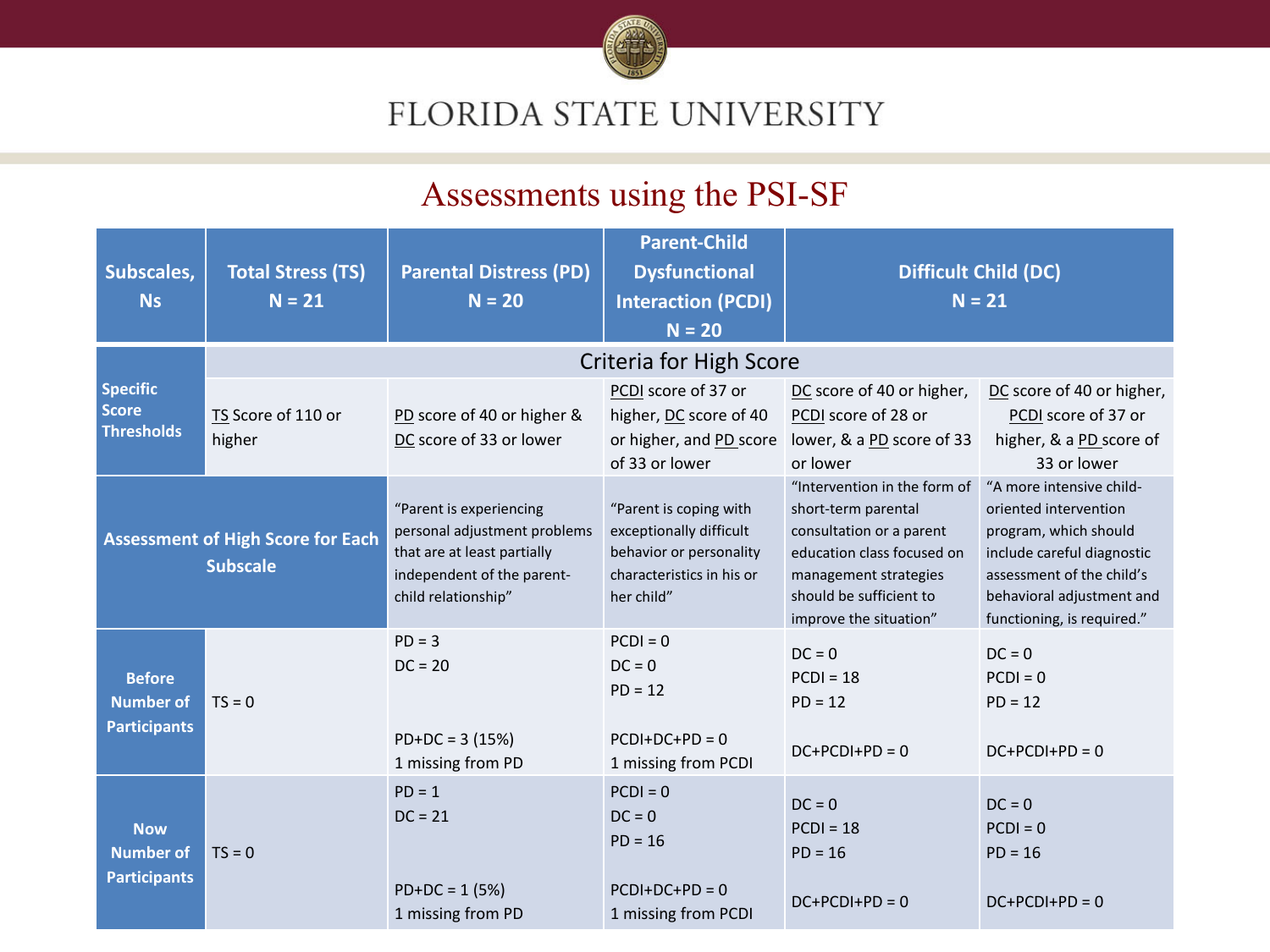

### PSI-SF Results Differences between "before" and "now"

| <b>Paired Samples Test</b> |                                                                                                                          |                           |           |            |                                              |          |              |    |          |
|----------------------------|--------------------------------------------------------------------------------------------------------------------------|---------------------------|-----------|------------|----------------------------------------------|----------|--------------|----|----------|
|                            |                                                                                                                          | <b>Paired Differences</b> |           |            |                                              |          |              |    |          |
|                            |                                                                                                                          |                           | Std.      | Std. Error | 95% Confidence Interval of<br>the Difference |          |              |    | Sig. (2- |
|                            |                                                                                                                          | Mean                      | Deviation | Mean       | Lower                                        | Upper    | $\mathbf{t}$ | df | tailed)  |
| Pair 1                     | Parental Distress Before -<br><b>Parental Distress Now</b>                                                               | 2.51579                   | 8.93416   | 2.04964    | $-1.79034$                                   | 6.82192  | 1.227        | 18 | .235     |
| Pair 2                     | <b>Parent Child Dysfunctional</b><br>Interaction Before - Parent<br><b>Child Dysfunctional</b><br><b>Interaction Now</b> | 2.36842                   | 4.08535   | .93724     | .39935                                       | 4.33750  | 2.527        | 18 | .021     |
| Pair 3                     | Diffcult Child Before -<br><b>Difficult Child Now</b>                                                                    | .90476                    | 3.22343   | .70341     | $-0.56252$                                   | 2.37205  | 1.286        | 20 | .213     |
| Pair 4                     | <b>Total Parental Distress</b><br>Before - Total Parental<br><b>Distress Now</b>                                         | 5.89524                   | 16.08597  | 3.51025    | $-1.42701$                                   | 13.21748 | 1.679        | 20 | .109     |



FLORIDA INS' UTE for CHILD WE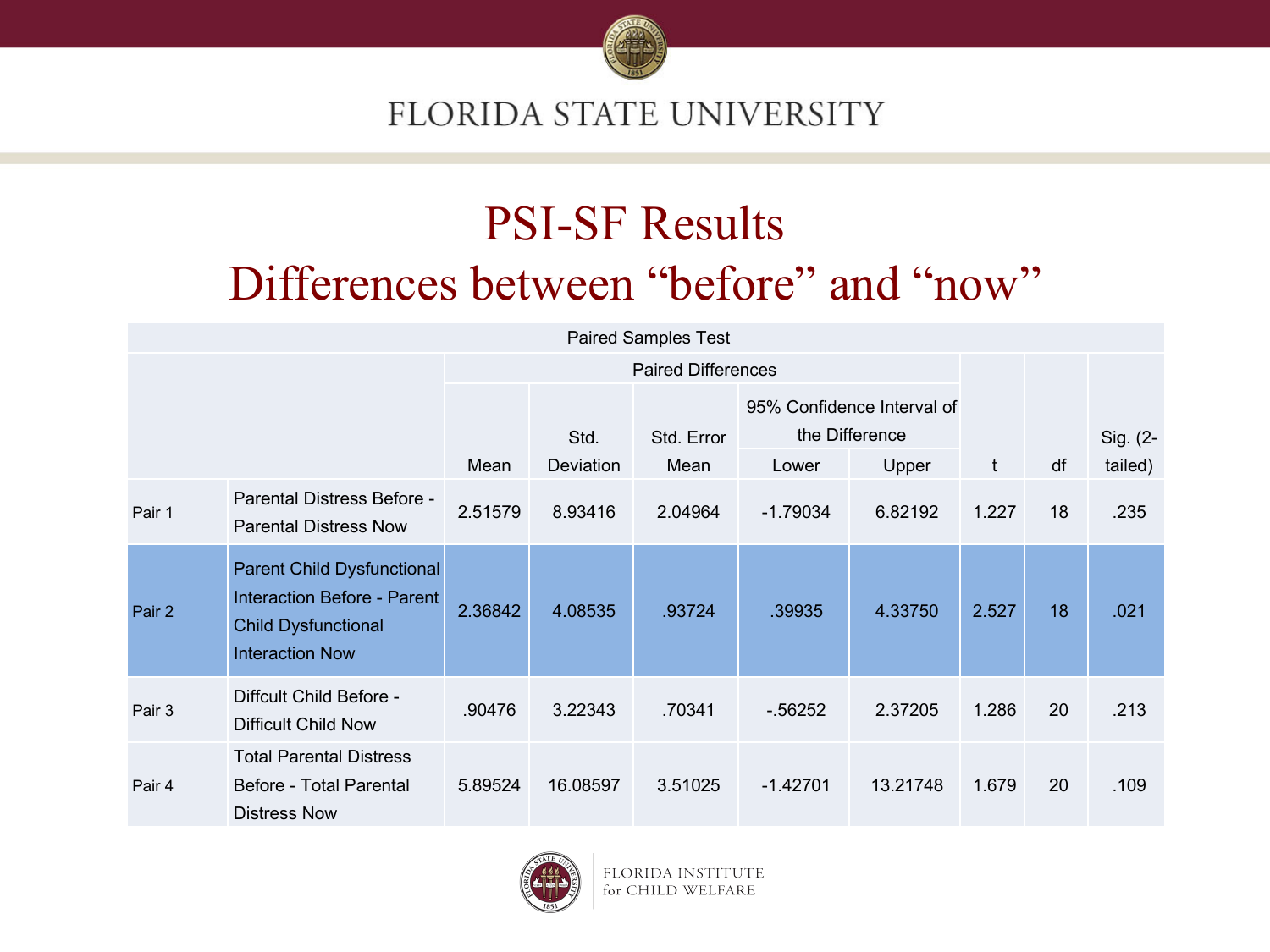

### Interviews with ECCT Parents

- Twelve parents were interviewed by telephone (6 from Escambia and 6 from Okaloosa). Thank you to the FamiliesFirst case managers and others that facilitated this process.
- Telephone interviews occurred from October 2016 through November 2016.
- \$20 gift cards for parents

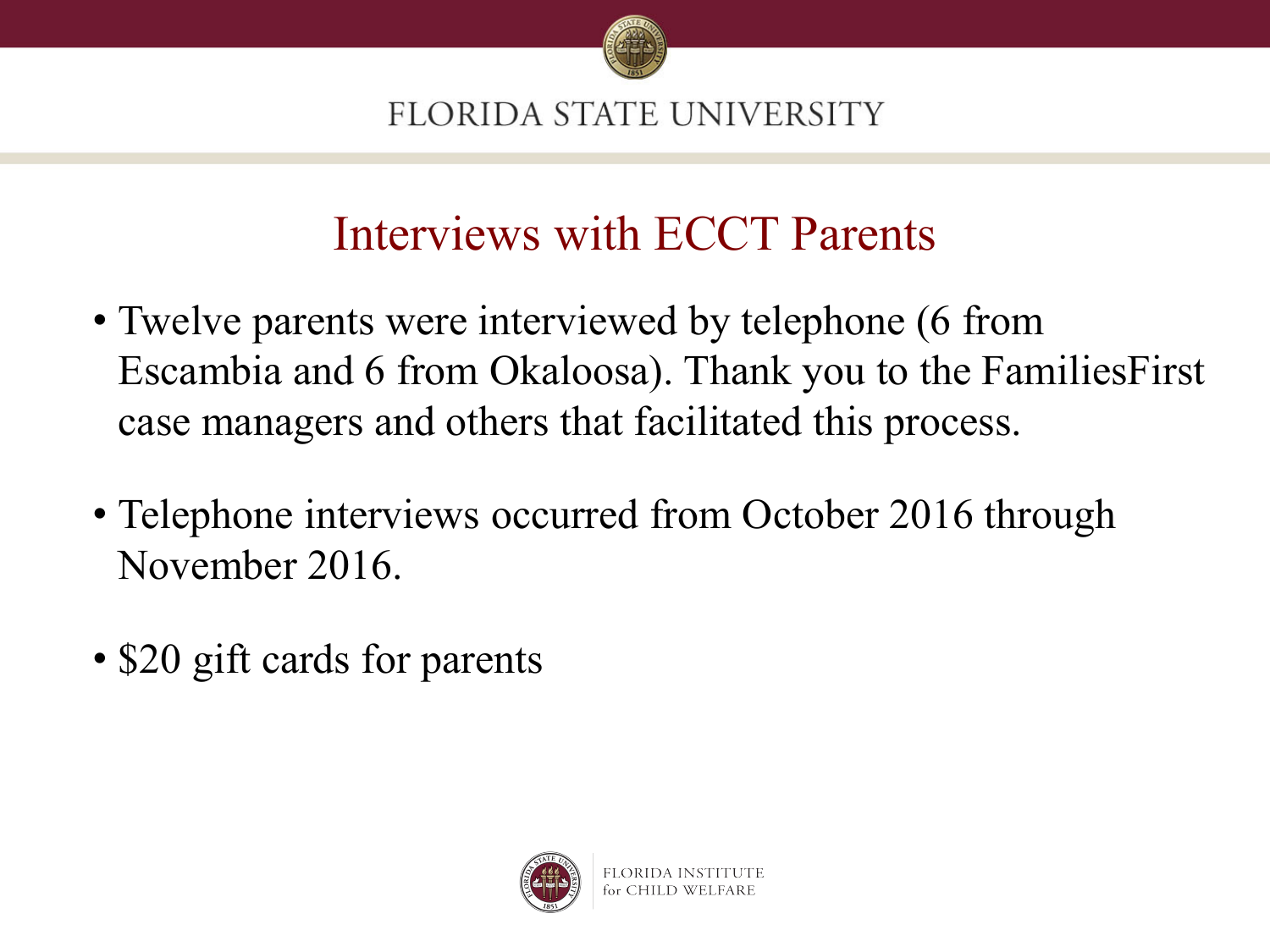

# Parent Interview Questionnaire (Questions paraphrased)

- When was your first meeting with the ECCT?
- What happens at ECCTs?
- What kinds of services have you received?
- What was helpful?
- What could have been better?
- Has your relationship with your child or children changed?
- Do you have any other comments about experiences in ECCT?

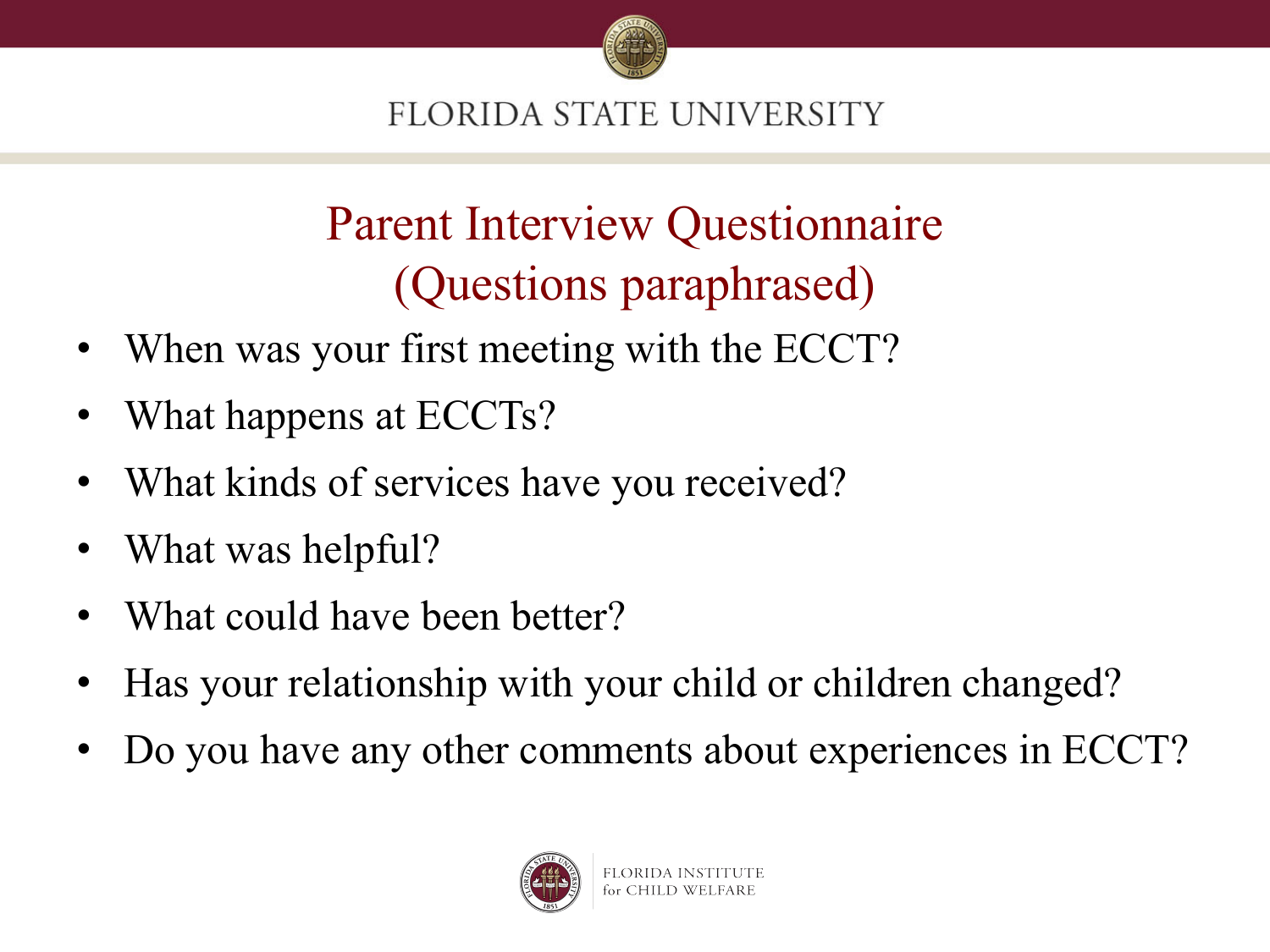

### Qualitative Analysis of Parent Interviews

Table 1. Percentages of Interview Transcripts Coded by Node (Interview Question), County and Evaluator

| <b>ECC County</b><br>and Evaluator | <b>Question 1</b><br>When? | <b>Question 2</b><br><b>What</b> | <b>Question 3</b><br><b>What</b> | <b>Question 4</b><br><b>What was</b> | <b>Question 5</b><br><b>What</b> | <b>Question 6</b><br><b>Relation</b> |
|------------------------------------|----------------------------|----------------------------------|----------------------------------|--------------------------------------|----------------------------------|--------------------------------------|
|                                    |                            | happens?                         | services ?                       | helpful?                             | could be                         | with                                 |
|                                    |                            |                                  |                                  |                                      | better?                          | child?                               |
| <b>Escambia</b>                    |                            |                                  |                                  |                                      |                                  |                                      |
| <b>Evaluator 1</b>                 | 2.76                       | 7.23                             | 11.62                            | 14.16                                | 8.65                             | 7.39                                 |
| <b>Evaluator 2</b>                 | 2.34                       | 11.88                            | 13.29                            | 11.16                                | 9.78                             | 8.21                                 |
| <b>Escambia</b>                    | 2.55                       | 9.55                             | 12.45                            | 12.66                                | 9.21                             | 7.84                                 |
| <b>Averages</b>                    |                            |                                  |                                  |                                      |                                  |                                      |
| <b>Okaloosa</b>                    |                            |                                  |                                  |                                      |                                  |                                      |
| <b>Evaluator 1</b>                 | 2.61                       | 10.06                            | 13.98                            | 14.92                                | 4.84                             | 13.39                                |
| <b>Evaluator 2</b>                 | 2.41                       | 11.68                            | 14.80                            | 10.19                                | 11.87                            | 12.17                                |
| <b>Okaloosa</b>                    |                            |                                  |                                  |                                      |                                  |                                      |
| <b>Averages</b>                    | 2.51                       | 10.87                            | 14.39                            | 12.55                                | 8.36                             | 12.78                                |
| <b>Overall</b>                     | 2.53                       | 10.21                            |                                  |                                      |                                  | 10.31                                |
| <b>Averages</b>                    |                            |                                  | 13.42                            | 12.60                                | 8.79                             |                                      |

Note: Responses to Question 7 were very short or relevant to (coded with) other questions and are not included in this table.

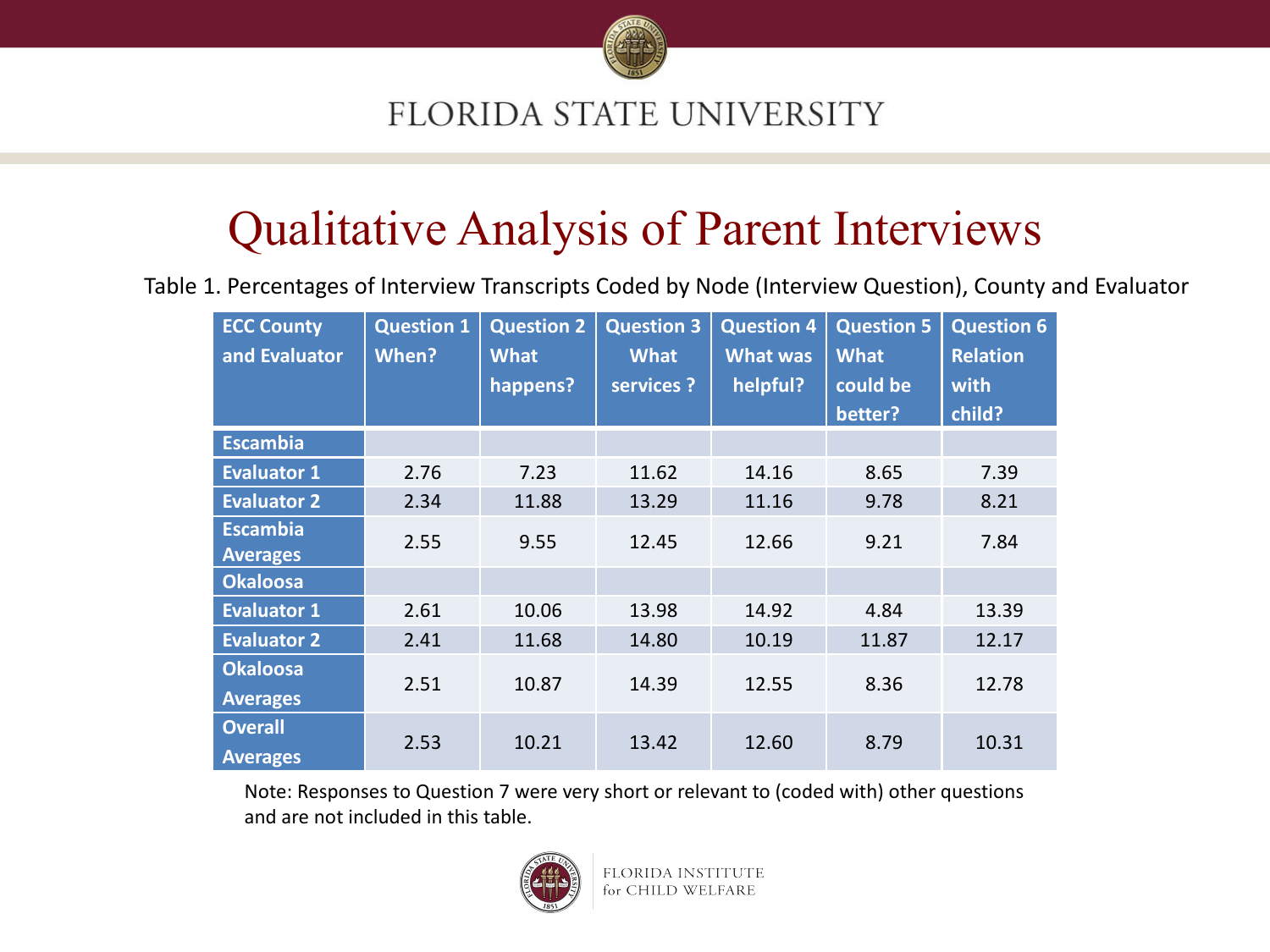

### Selected Findings in the Qualitative Analysis of Parent Interviews

- Parent descriptions of the Okaloosa ECC team meetings (Question 2) is below:
	- Ask how the parent is feeling/doing
	- Ask how the parent is progressing
	- Provide positive feedback (accomplishments)
	- Discuss what will happen in court
	- Ask if the parent has any questions
	- Suggest things that should be done as follow-up (appointments)
	- Ask what support and help is needed
	- Ask if there are any programs that would be beneficial

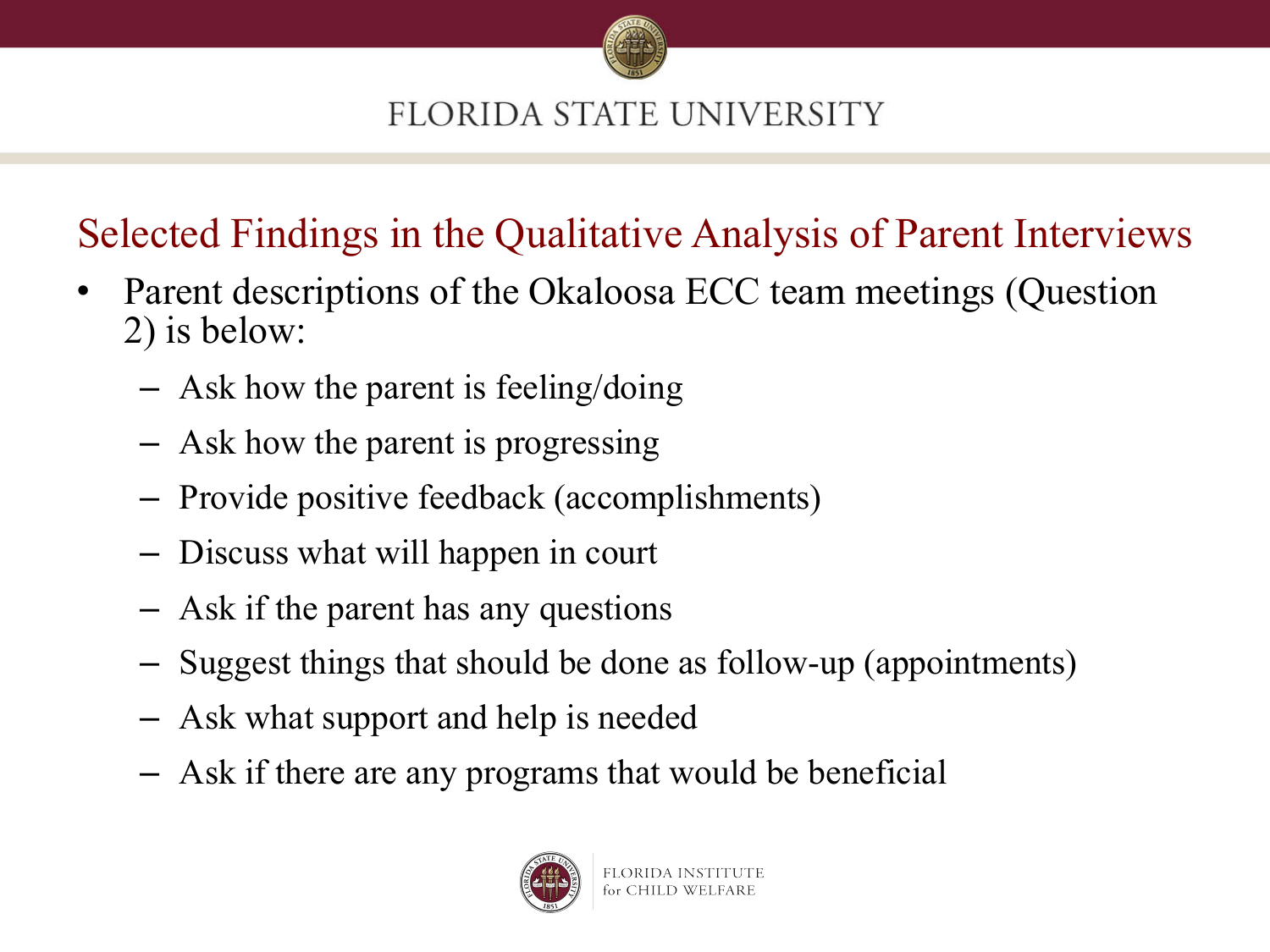

### Selected Findings in the Qualitative Analysis of Parent Interviews

| <b>Sub-Themes (Question 4-Was ECC</b><br>helpful?)            | <b>Escambia ECC Findings</b>                                                                                                                                                                                       | <b>Okaloosa ECC Findings</b>                                                                                                                                                                                                         |
|---------------------------------------------------------------|--------------------------------------------------------------------------------------------------------------------------------------------------------------------------------------------------------------------|--------------------------------------------------------------------------------------------------------------------------------------------------------------------------------------------------------------------------------------|
| <b>Reunification with Children</b>                            | Recognized reunification with children as a positive<br>outcome in ECC. Evidence of a focus on the timing with<br>references to entering the court system quicker and<br>getting their children reunified quicker. | Recognized reunification as a positive goal and outcome<br>in ECC.                                                                                                                                                                   |
| <b>Help and Support</b>                                       | Recognition of the support provided in ECC and by staff.                                                                                                                                                           | Recognition of support provided in ECC by a variety of<br>staff from different agencies. More emphasis on not<br>being able to make it through the process and do what<br>was needed without ECC and the staff members<br>mentioned. |
| <b>Accountability</b>                                         | Recognition of the importance of making parents<br>accountable.                                                                                                                                                    | No evidence in this analysis.                                                                                                                                                                                                        |
| <b>Believing in Parents</b>                                   | No evidence in this analysis.                                                                                                                                                                                      | Recognition of the importance of staff believing in the<br>parents.                                                                                                                                                                  |
| <b>Understanding and Non-Judgmental</b>                       | No evidence in this analysis.                                                                                                                                                                                      | Recognized the importance of understanding and being<br>non-judgmental.                                                                                                                                                              |
| <b>Acknowledgement and Positive</b><br><b>Feedback</b>        | No evidence in this analysis.                                                                                                                                                                                      | Recognized being acknowledged and receiving positive<br>feedback.                                                                                                                                                                    |
| <b>Communication and Sharing Information</b>                  | Recognition of the importance of communication and<br>positive reassurance.                                                                                                                                        | Recognition of the importance of communication and<br>positive reassurance                                                                                                                                                           |
| <b>Relationships in the Family</b>                            | No evidence in this analysis.                                                                                                                                                                                      | Recognized improvement in relationships with children<br>and husband.                                                                                                                                                                |
| <b>Substance Abuse Treatment and ECC</b><br><b>Beneficial</b> | No evidence in this analysis.                                                                                                                                                                                      | Recognized the benefits of substance abuse treatment<br>and how ECC was different in its comprehensive<br>approach and better understanding of the challenges<br>facing the parent that has abused substances.                       |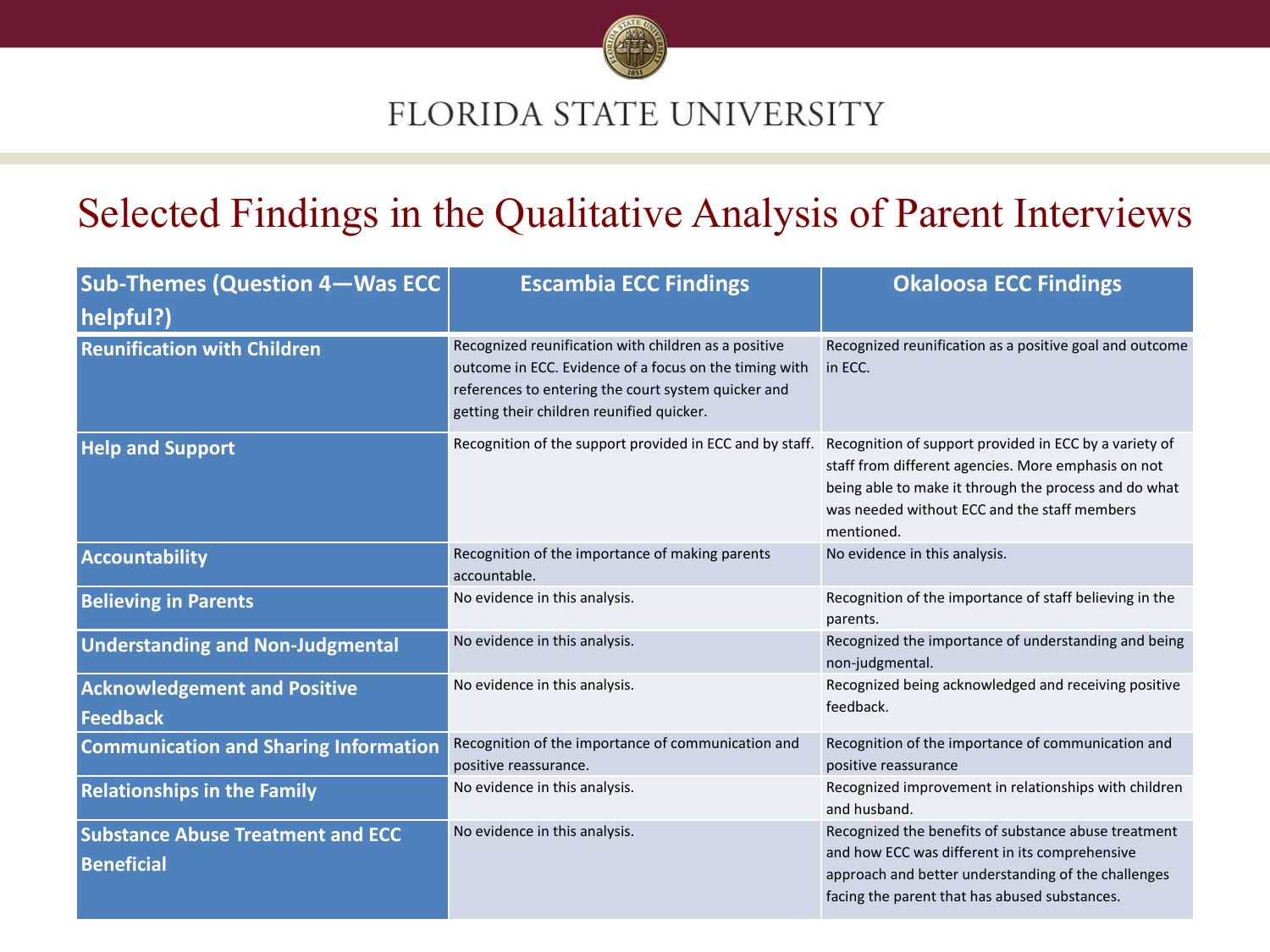

Selected Findings in the Qualitative Analysis of Parent Interviews

Responses to Question 5 (suggested improvements)

- Escambia Findings
	- Finding 1: Better Scheduling for Court Hearings
	- Finding 2: Accessibility to Substance Abuse Treatment
- Okaloosa Findings
	- Finding 1: Communication Among Staff Working on a Case
	- Finding 2: Review and Accuracy of Information Available to the Court
	- Finding 3: Overreactions of Case Managers

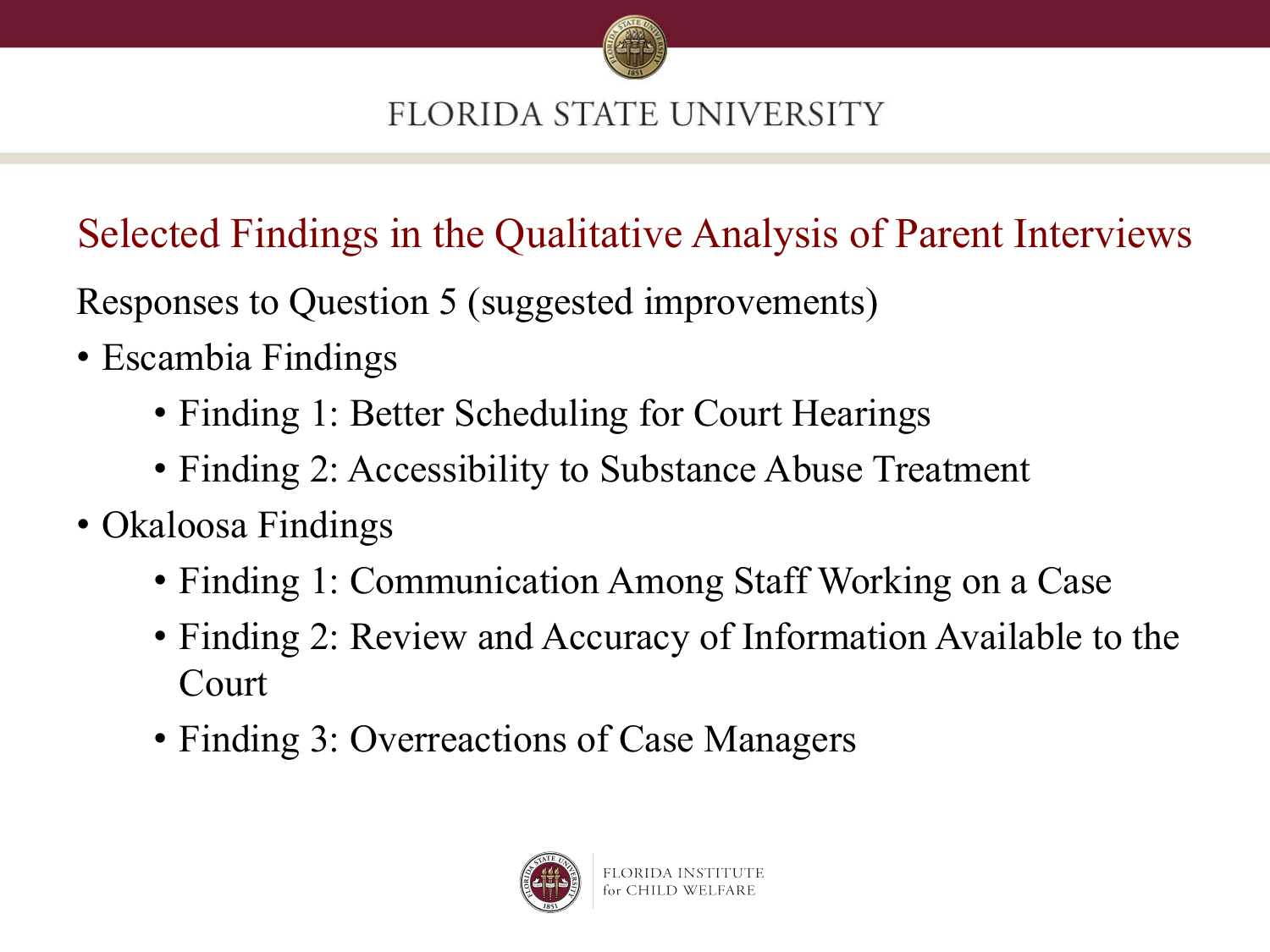

Selected Findings in the Qualitative Analysis of Parent Interviews

Responses to Question 6 (changes in relationship with child)

- Escambia Findings
	- Finding 1: Learned Parenting Tools and Cues
- Okaloosa Findings
	- Finding 1: Specific Therapies Identified as Helpful
	- Finding 2: Learning Parenting Skills
		- Learning to be Emotionally Present, Patient
		- Learning to not be Overprotective
		- Learning to Understand Needs

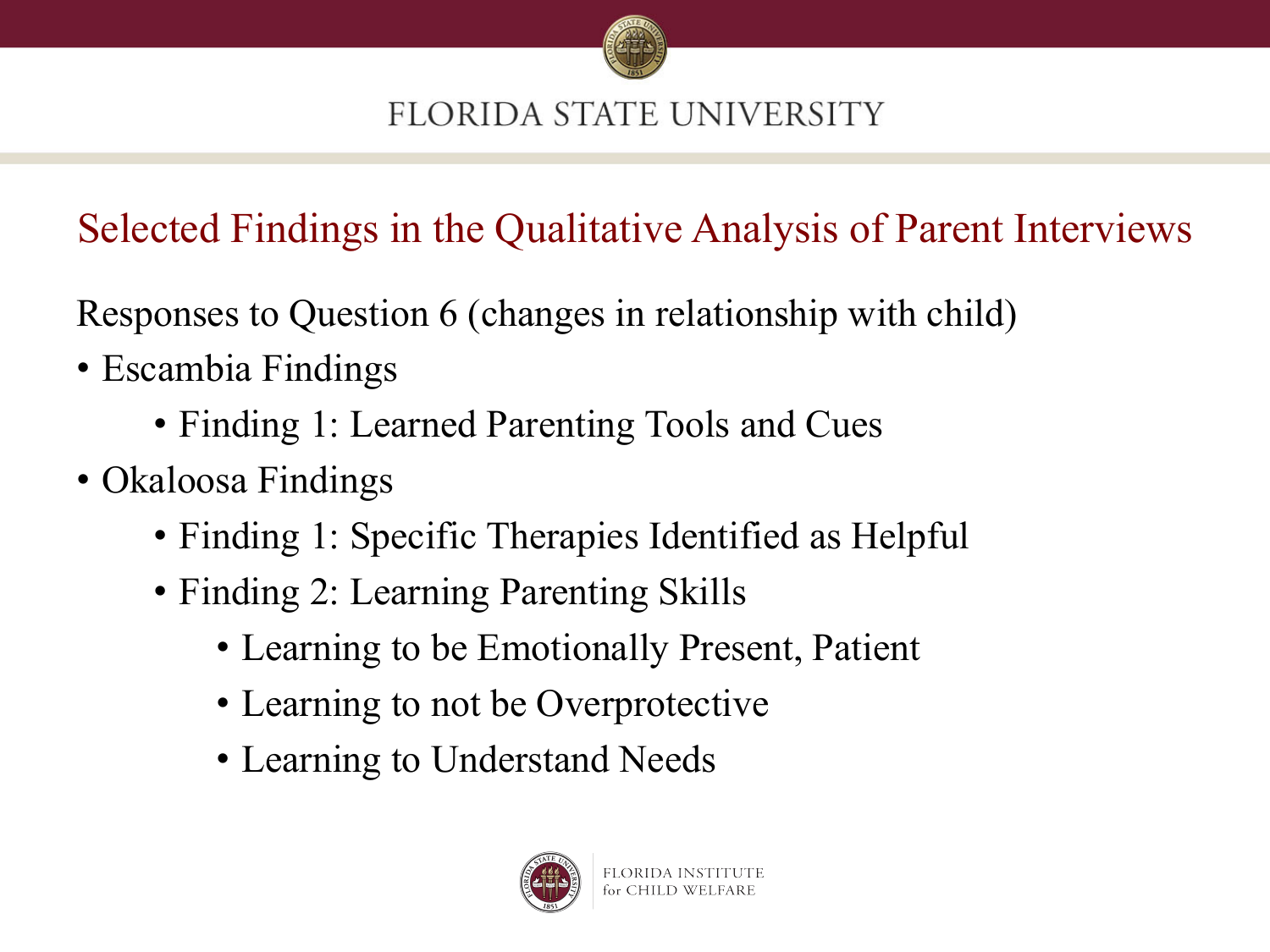

### ECC Collaboration Surveys September 2016 (N=30) and January 2017 (N=14)

- Surveys included:
	- Questions addressing ECC goals, level of satisfaction, level of agreement on several objectives, achievements, challenges, and suggestions to address these challenges.
	- *Wilder Collaboration Factors Inventory,* which defines collaboration as "a mutually beneficial and well-defined relationship entered into by two or more organizations to achieve common goals. The relationship includes a commitment to mutual relationships and goals; a jointly developed structure and shared responsibility; mutual authority and accountability for success; and sharing of resources and rewards" (Mattessich, Murray-Close, & Monsey, 2001, p. 59).

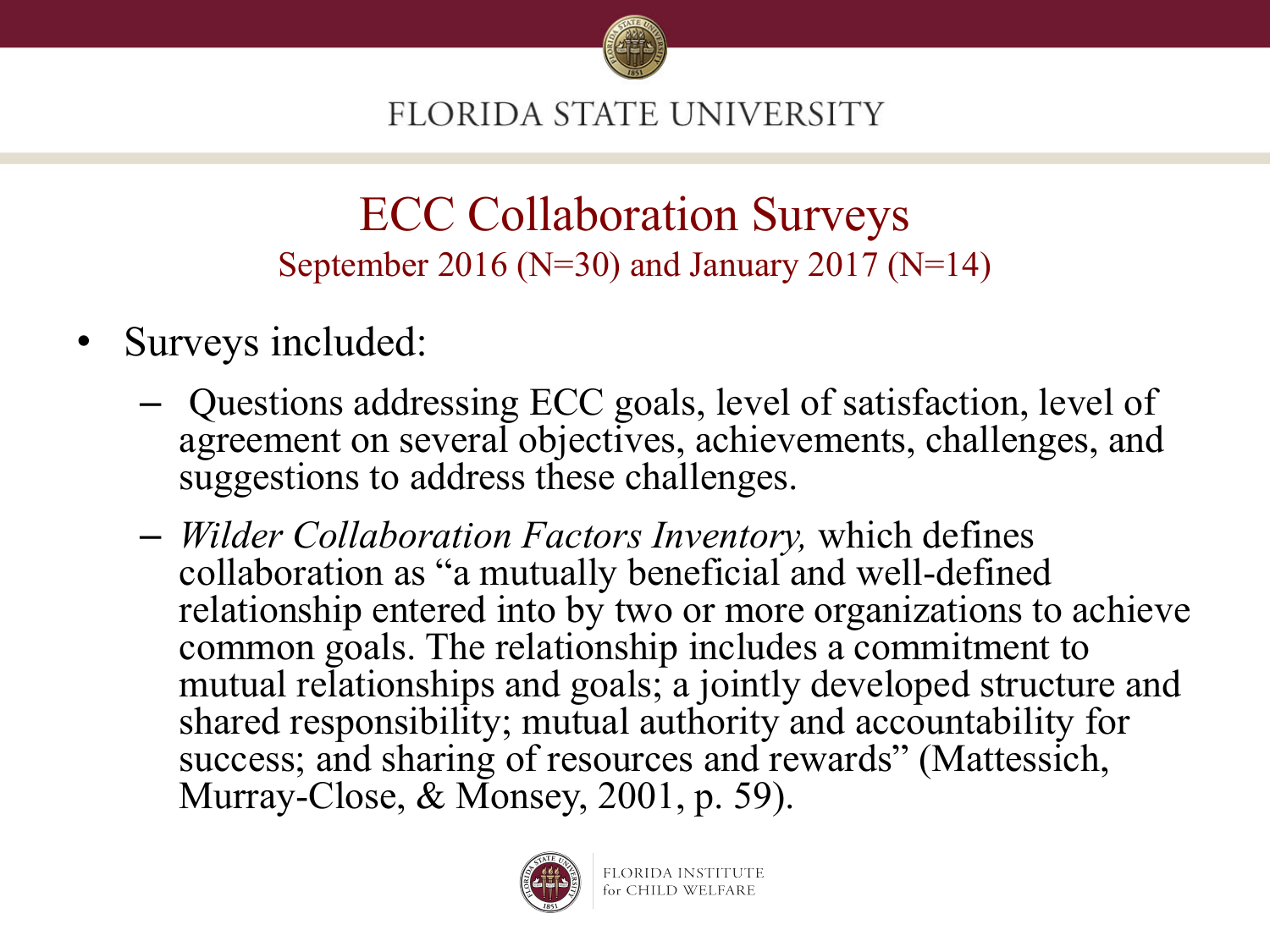

Selected Findings based on the Collaboration Surveys

#### **Parents will have improved levels of stress after ECCT participation.**

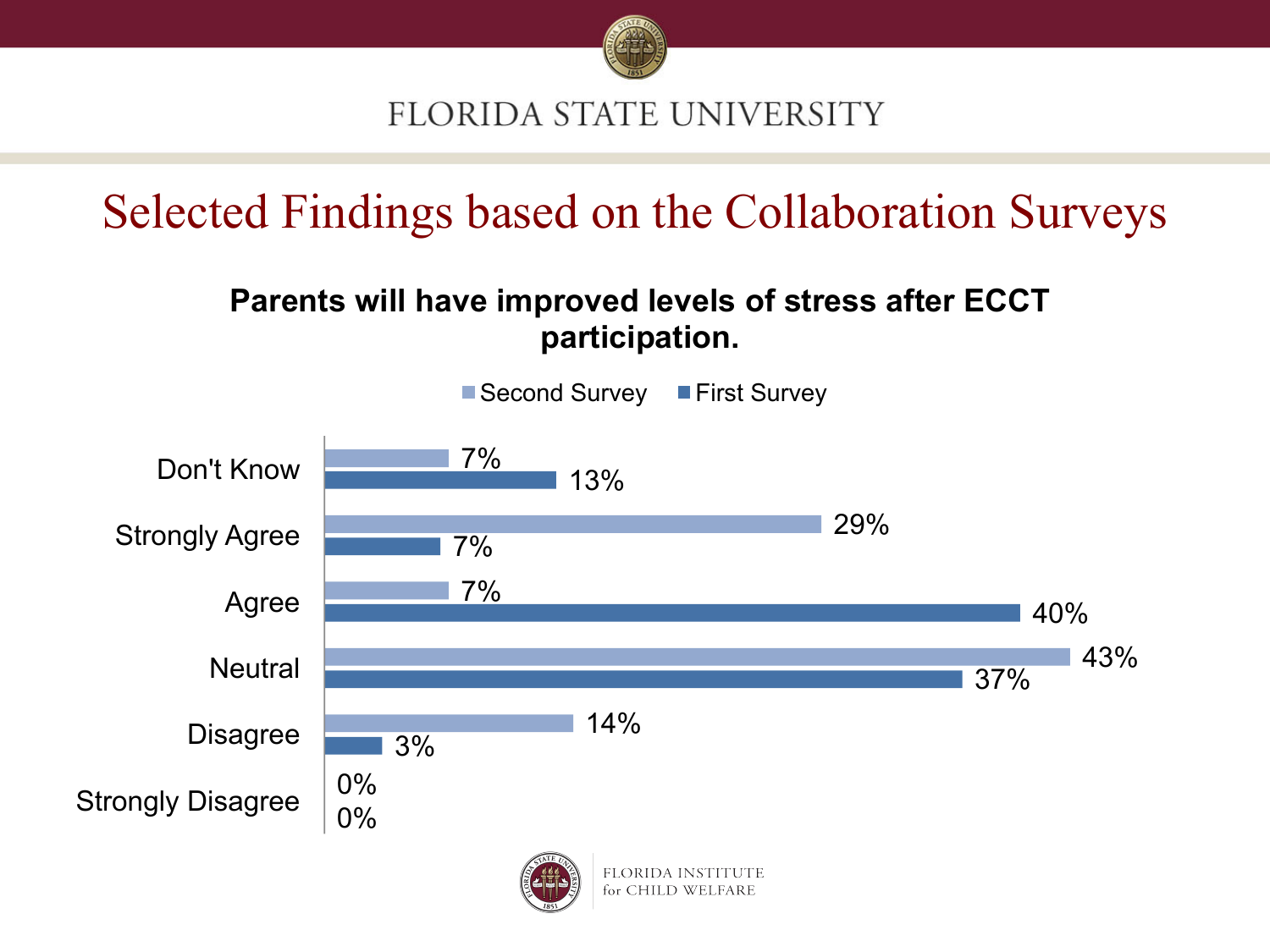

Selected Findings based on the Collaboration Surveys

- The comments regarding ECCT achievements:
	- Shorter time frame to permanency (reunification as well as other discharges, such as adoption)
	- More reunifications
	- Strong team approaches and more resources
	- Successes with families in reunification with younger child even when a parent has had his/her rights terminated for older children
	- Confidence instilled in parents

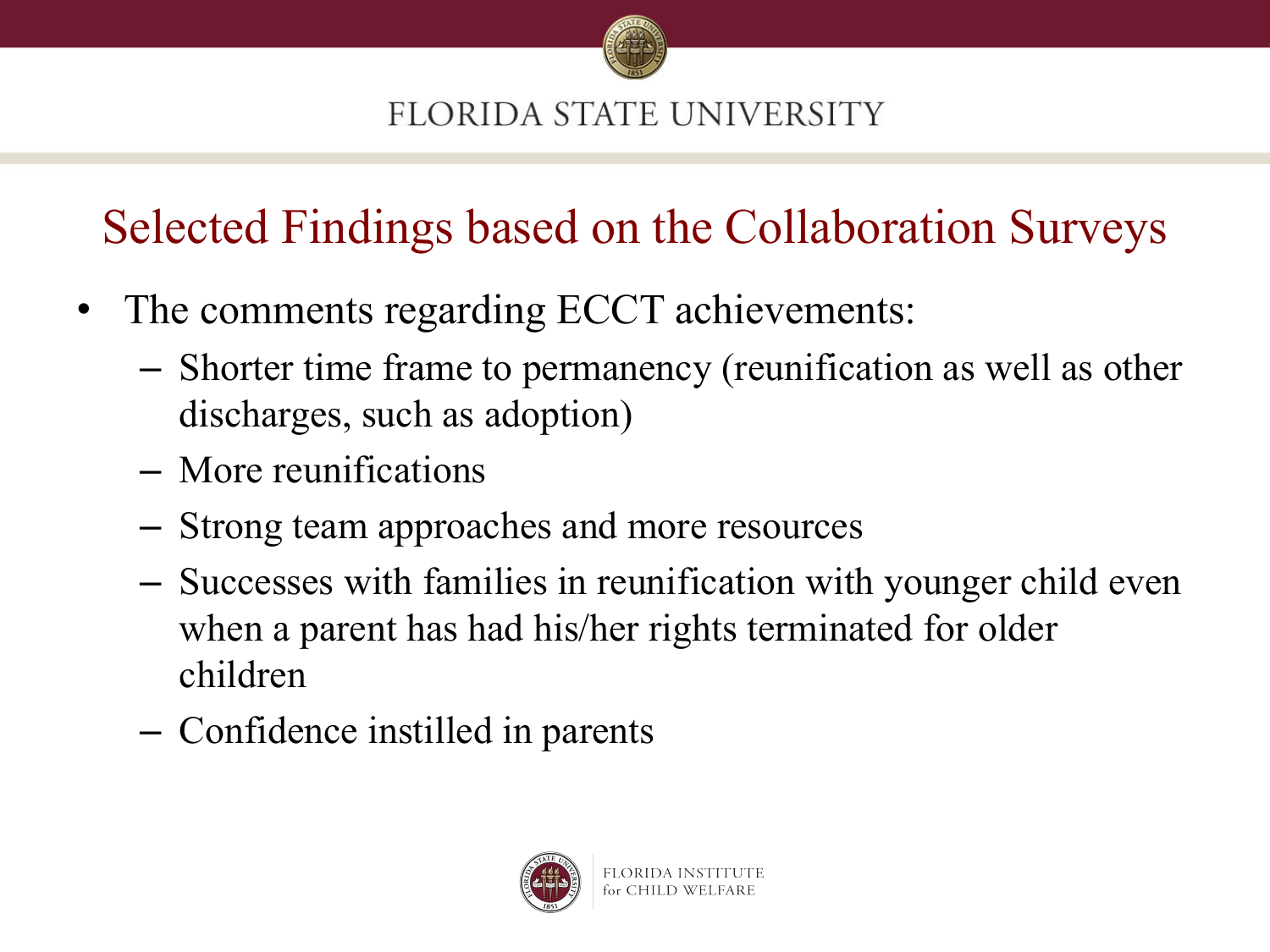

### Selected Findings based on the Collaboration Surveys

Comments regarding challenges and suggestions to address them were instructive for the ECCTs in both counties.

- Clients difficult to locate, move often and have phones disconnected (Both counties)
- Need more feedback from providers (Both counties)
- The needs of older siblings are not being met (Okaloosa)
- Parent attorneys working against the goals in ECCT (Okaloosa)
- CPP slows down the reunification (Okaloosa)
- Difficult to address a parent's multiple challenges (DV, substance abuse, low functioning) in 9-12 months (Escambia)
- Some case managers and foster families are too adversarial with parents, particularly those with substance abuse (Okaloosa)
- Housing and transportation are barriers (Okaloosa)

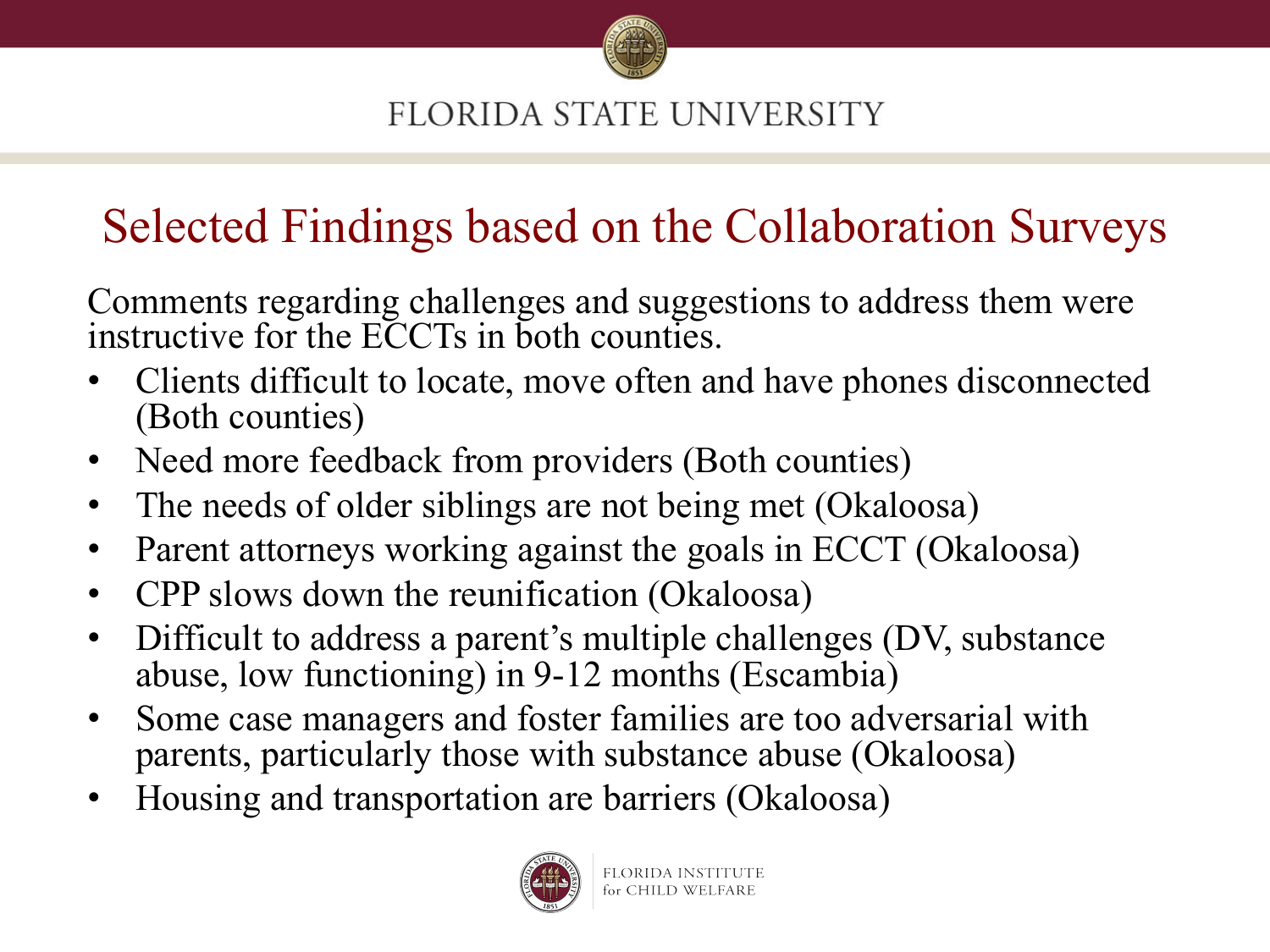

# Selected Findings based on the Collaboration Surveys

- Lack of clear ECCT policy/procedures (acceptance/eligibility of families into ECCT, scheduling of staffings and court hearings) (Escambia)
- Need strong leadership to guide the focus of the ECCT (Escambia)
- Need the ECCT process to be streamlined (Both counties)
- Need more service/therapy options that are trauma-informed (Okaloosa)
- Need rules for reunifications, overnight and unsupervised visitations (Okaloosa)
- If family is not engaged, need to have them attend another induction in ECCT to re-evaluate their desire and allow another family to participate (Okaloosa)
- Staffings should be held on the same day as court hearing (Okaloosa)

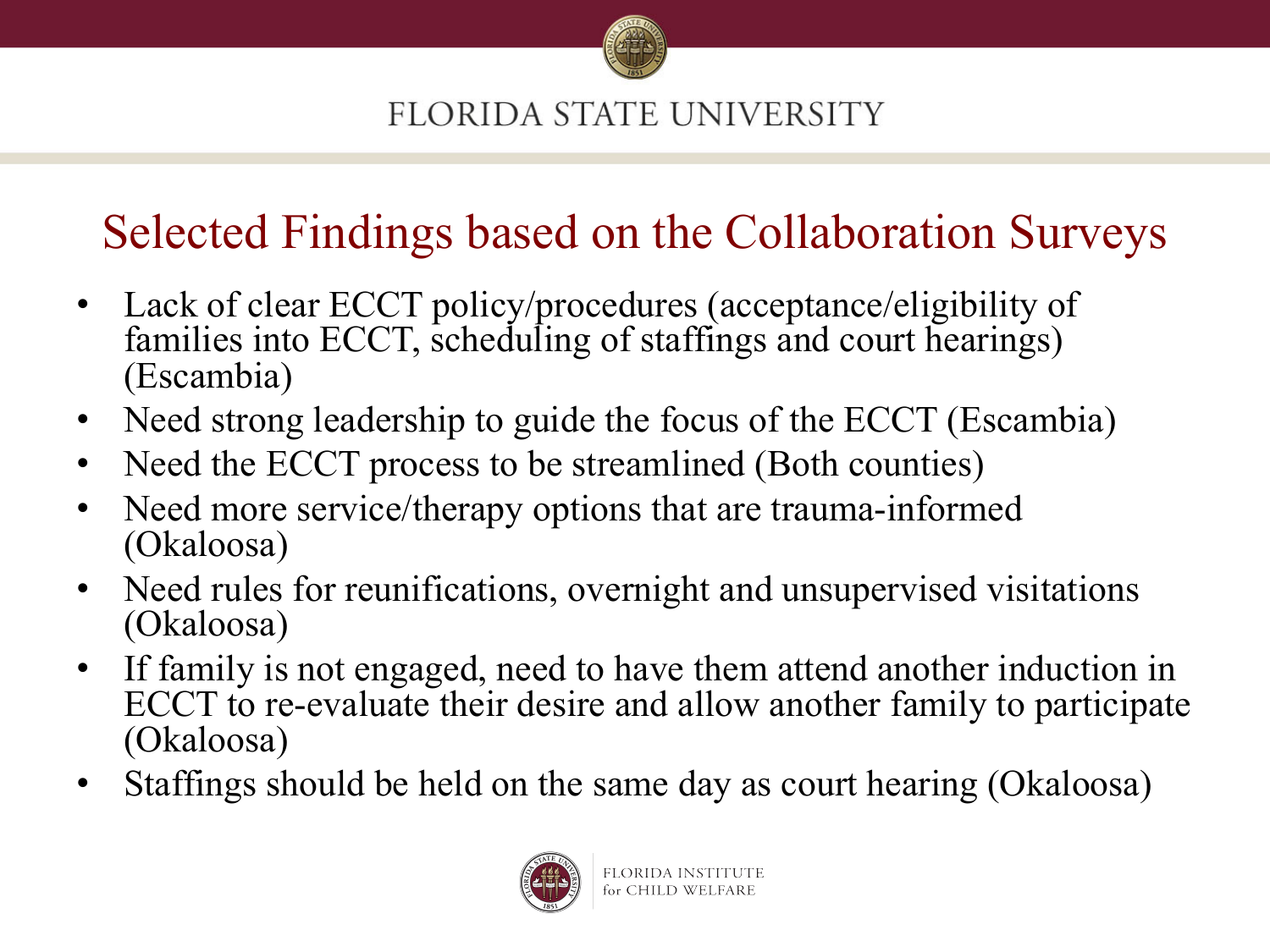

### Matched Comparison Design Comparing ECCT and Non-ECCT Comparison Groups

- An Excel data file with variables in Florida Safe Families Network (FSFN) was created by the FFN system staff.
- The earliest child protection records had receive dates of 05/19/2013 in Escambia and 09/06/2013 in Okaloosa. The date the data were retrieved from FSFN was 01/05/2017.
- The first worksheet was a base table  $(\# \text{ of Records} = 151,139)$  that contained: Intake (investigation) number, Initial Role (identification of victim role), Receive date, Close date, County of residence, County of investigation, Safety Methodology (whether the Safety Methodology was practiced and the proxy was the completion of a Family Functioning Assessment or FFA).
- Additional worksheets displayed DOB, gender, and race for victims, maltreatment types and findings, and discharge information with dates for removal and discharge.
- Investigation/Intake Numbers for ECC participants were provided by ECC staff. These numbers were used to identify the ECC victims for subsequent data analysis.

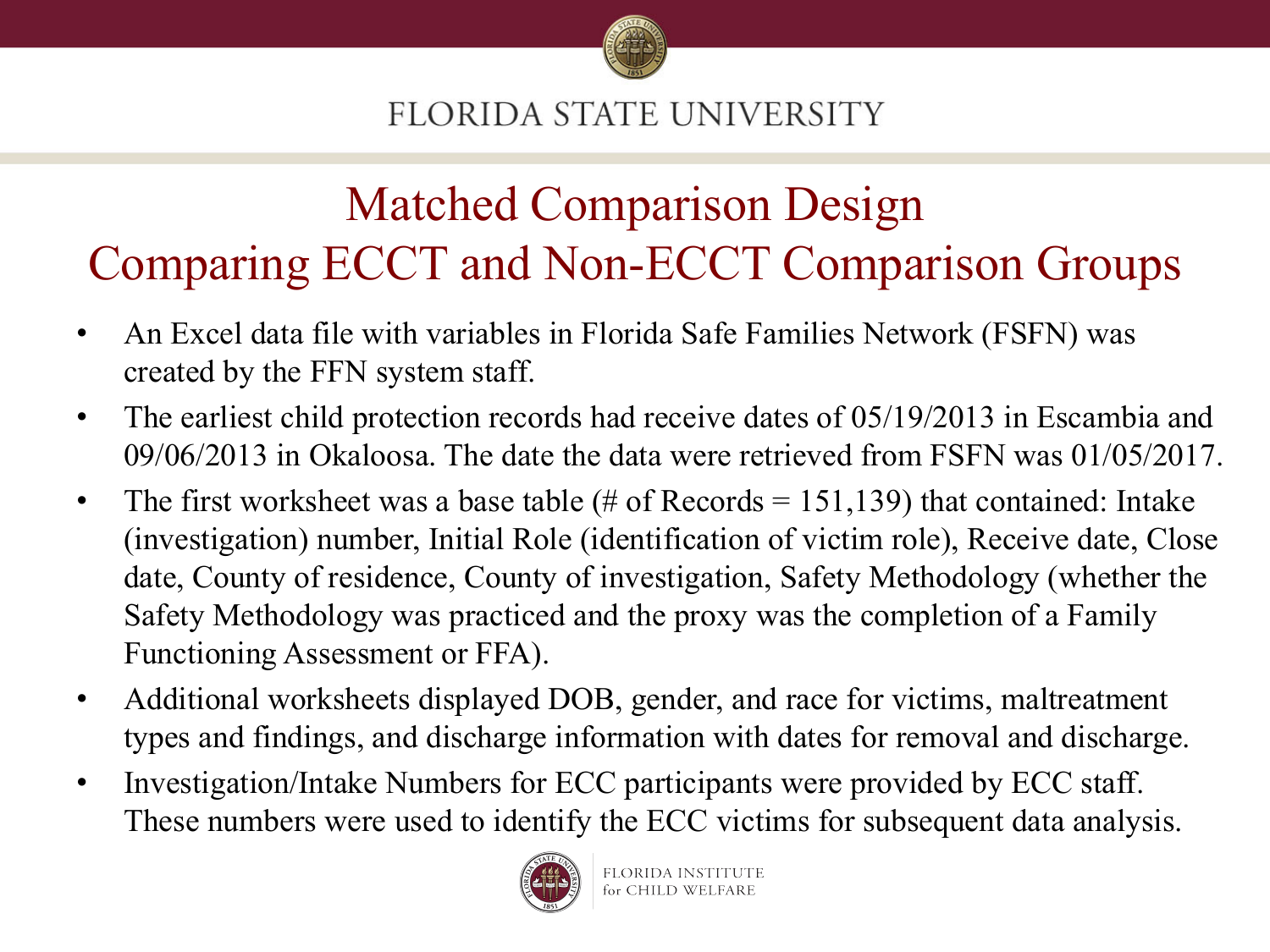

# ECCT Comparison

**Escambia ECCT** Victim Characteristics Maltreatment Reunification **Time Frames** 

#### **Okaloosa ECCT**

Victim Characteristics Maltreatment Reunification **Time Frames** 



**FLORIDA INSTITUTE** for CHILD WELFARE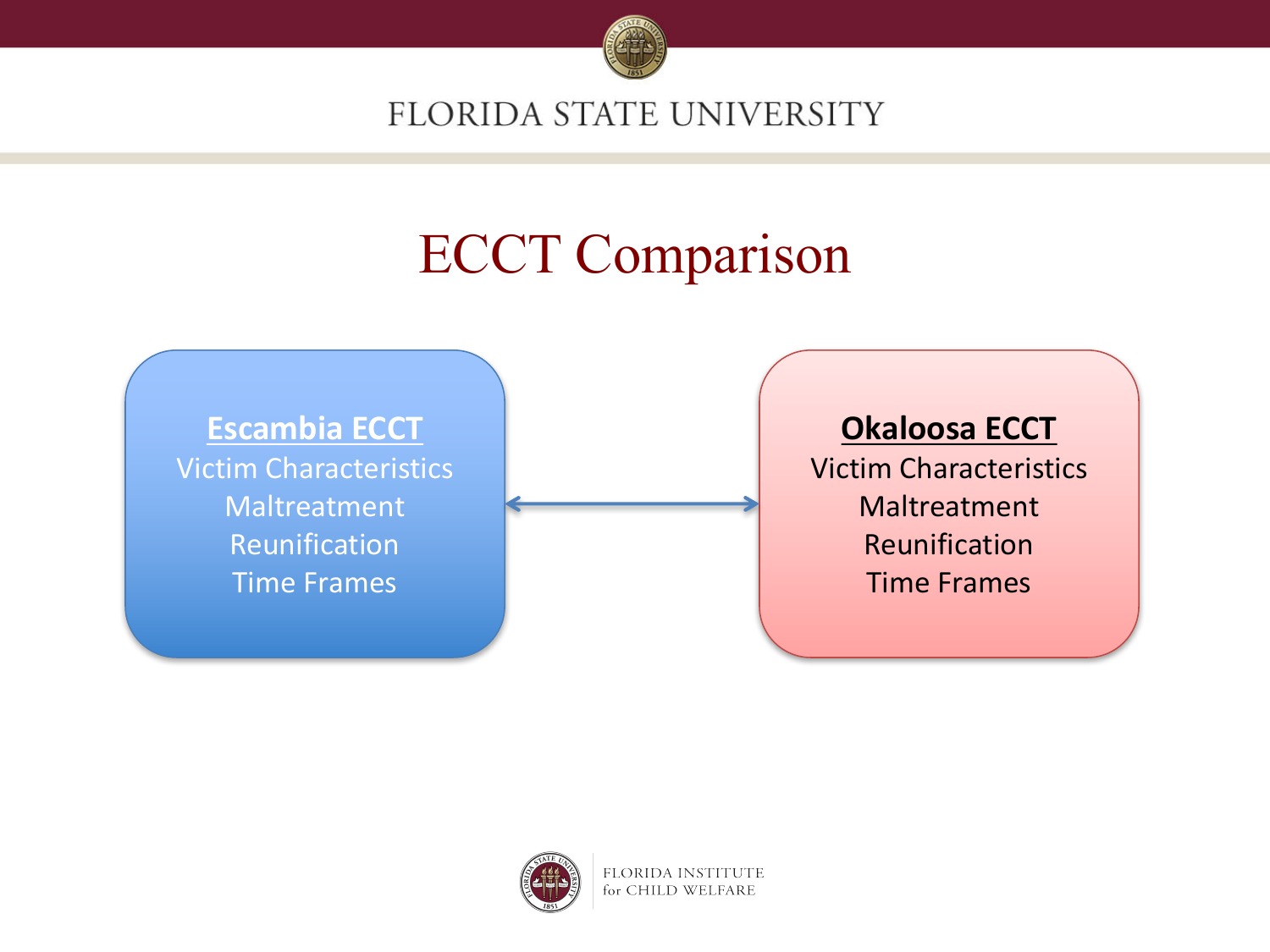

## Matched Comparisons for ECCT and Non-ECCT





**FLORIDA INSTITUTE** for CHILD WELFARE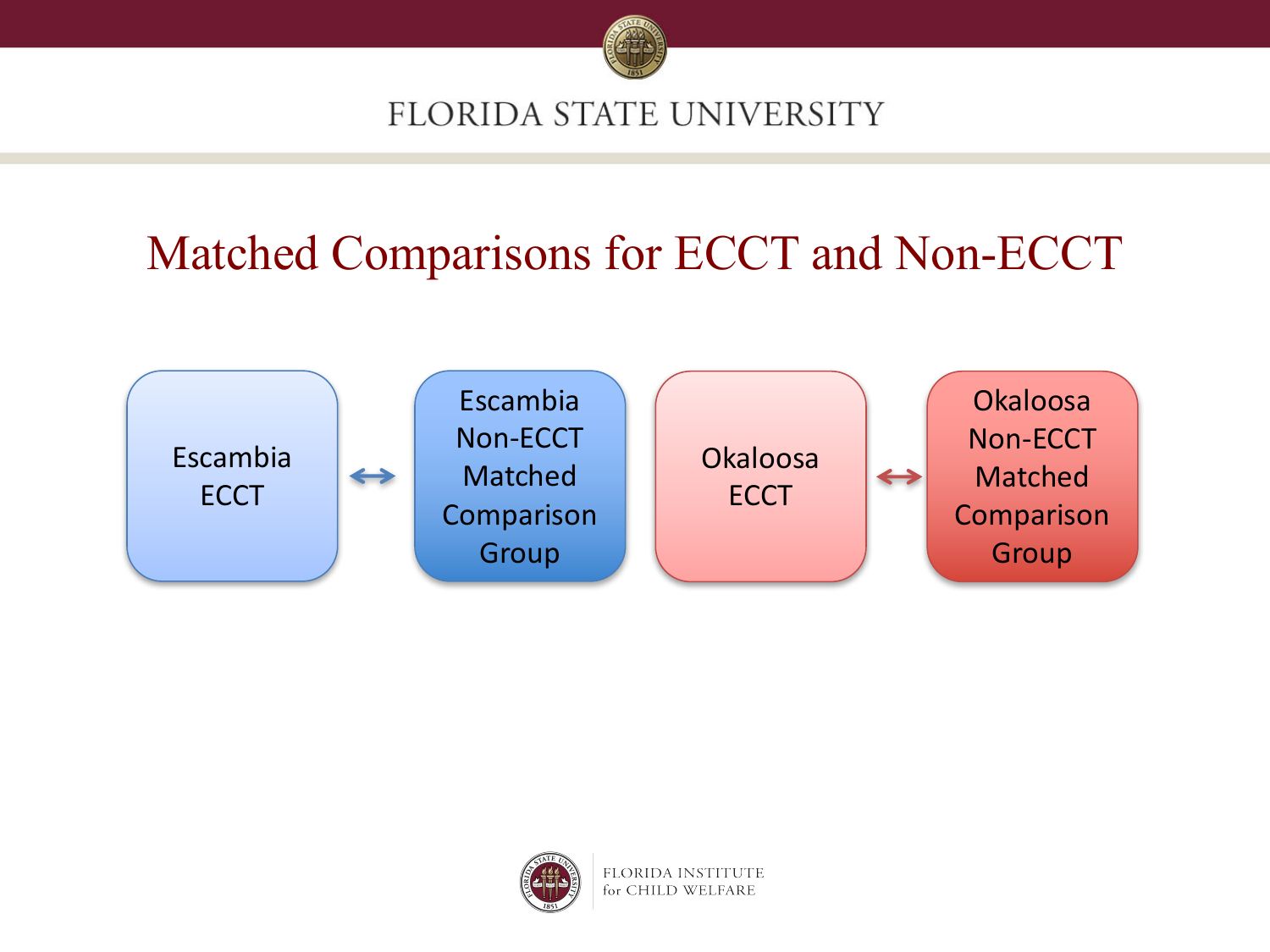

### **Comparison of ECCT Escambia and Non-ECCT Escambia (Propensity Scoring Matches for Comparison Groups)**

| <b>Unique Victim and Unique Intake Data File</b>                               | <b>Means (Standard Deviations), Ranges or Percentages (Ns)</b> |                             |  |  |  |
|--------------------------------------------------------------------------------|----------------------------------------------------------------|-----------------------------|--|--|--|
| <b>Victim Demographics and Outcomes</b>                                        | Non-ECCT Escambia ( $N = 100$ )                                | ECCT Escambia ( $N = 100$ ) |  |  |  |
| <b>Youngest Age in Years (Mean)</b>                                            | .88 (1.085) 0-5                                                | $1.16(1.403)0-3$            |  |  |  |
| Birth to 1 Year of Age (%)                                                     | 57.0% (57)                                                     | 46.0% (46)                  |  |  |  |
| <b>Gender (At least 1 Victim Female)</b>                                       | 64.0% (64)                                                     | $60.0\%$ (60)               |  |  |  |
| <b>Black/Other (%)</b>                                                         | 37.0% (37)                                                     | 43.0% (43)                  |  |  |  |
| <b>Verified Maltreatment (for ECCT,</b><br>maltreatment after ECCT referral)   | 28.0% (28)                                                     | 20.0% (20)                  |  |  |  |
| Not Substantiated Maltreatment (for ECCT,<br>maltreatment after ECCT referral) | 49.0% (49)                                                     | 15.0% (15)                  |  |  |  |
| <b>Reunification (for ECCT, reunification after</b><br><b>ECCT</b> referral)   | $7.0\%$ (7)                                                    | 35.0% (35)                  |  |  |  |

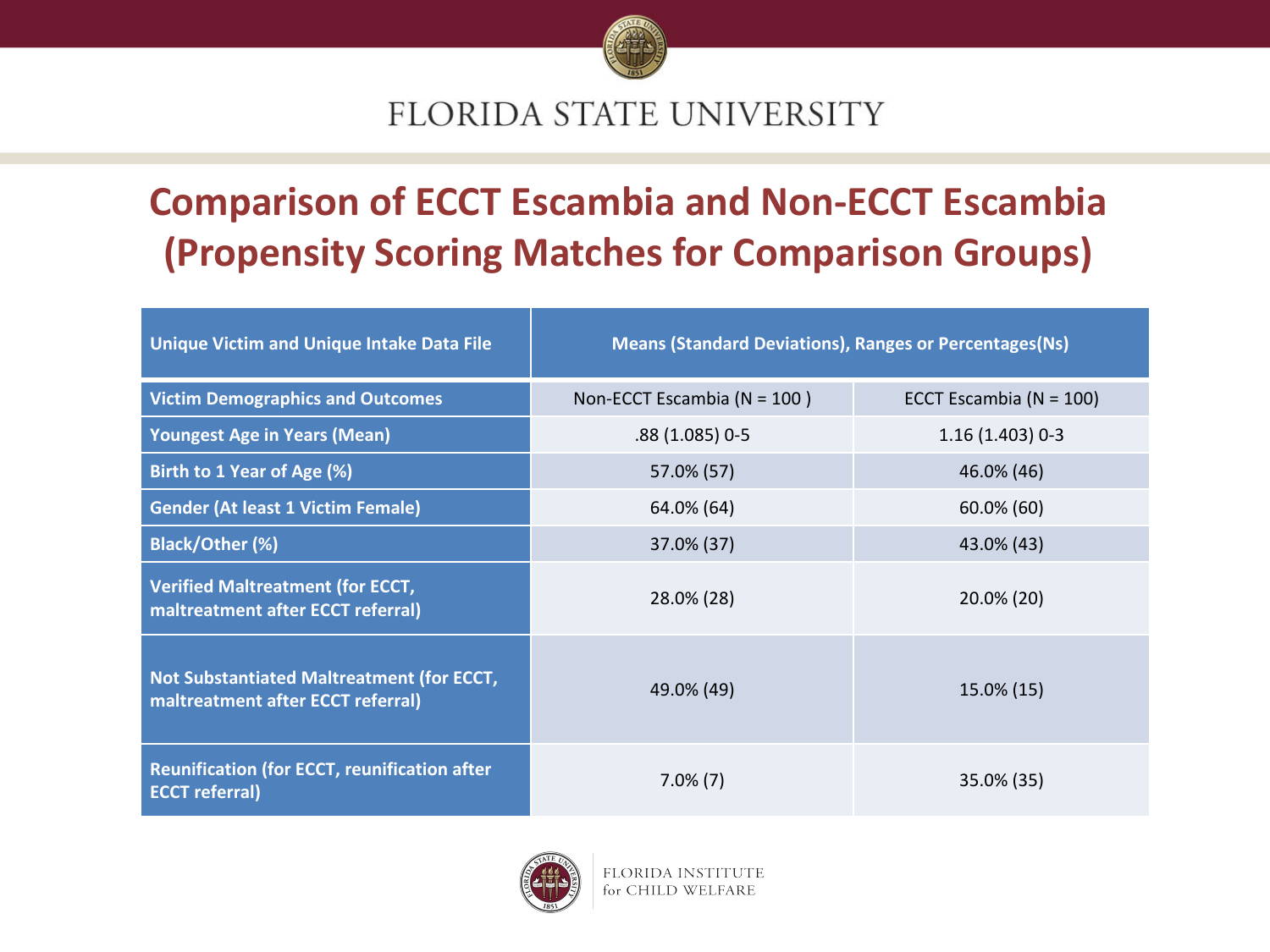

### **Comparison of ECCT Okaloosa and Non-ECCT Okaloosa (Propensity Scoring Matches for Comparison Groups)**

| <b>Unique Victim and Unique Intake Data File</b>                               | <b>Means (Standard Deviations), Ranges or Percentages (Ns)</b> |                        |  |  |  |
|--------------------------------------------------------------------------------|----------------------------------------------------------------|------------------------|--|--|--|
| <b>Intake Demographics and Outcomes</b>                                        | Non-ECCT Okaloosa (N = 55)                                     | ECCT Okaloosa (N = 55) |  |  |  |
| <b>Youngest Age in Years</b>                                                   | 1.64 (1.445) 0-4                                               | $.93(1.168)0-5$        |  |  |  |
| Birth to 1 Year of Age (%)                                                     | 29.1% (16)                                                     | 49.1% (27)             |  |  |  |
| <b>Gender (% At least 1 Victim Female)</b>                                     | 69.1% (38)                                                     | 63.6% (35)             |  |  |  |
| <b>Black/Other (%)</b>                                                         | $0.0\%$ (0)                                                    | 20.0% (11)             |  |  |  |
| <b>Verified Maltreatment (for ECCT,</b><br>maltreatment after ECCT referral)   | 29.1% (16)                                                     | 23.6% (13)             |  |  |  |
| Not Substantiated Maltreatment (for ECCT,<br>maltreatment after ECCT referral) | 52.7% (29)                                                     | $16.4\%$ (9)           |  |  |  |
| <b>Reunification (for ECCT, reunification after</b><br><b>ECCT</b> referral)   | $3.6\%$ (2)                                                    | 32.7% (18)             |  |  |  |



FLORIDA INSTITUTE for CHILD WELFARE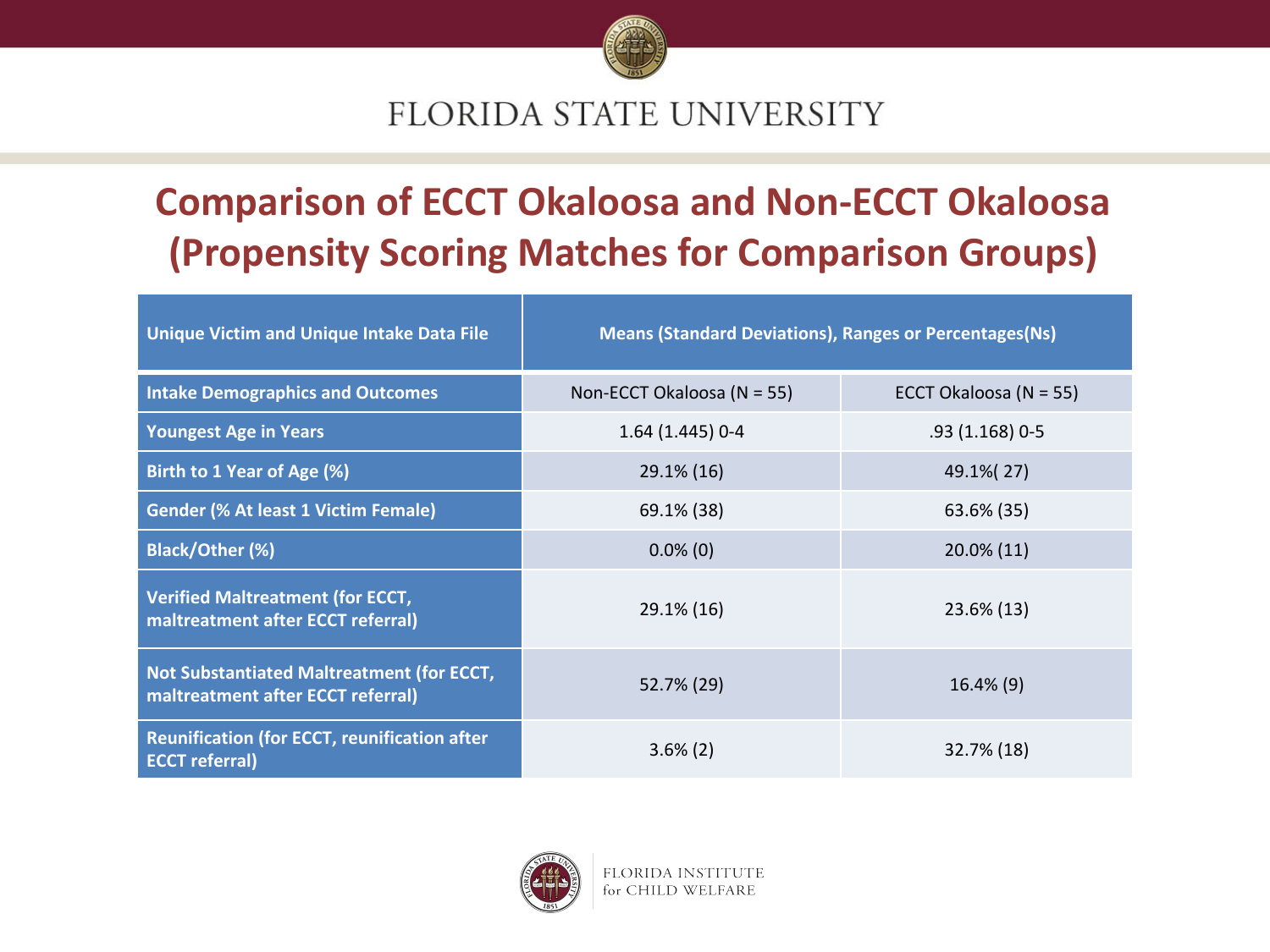

## Impact of ECCT compared to Non-ECCT

- Odds ratios for reunification based on ECCT group participation were statistically significant (*p* = .001).
- Victims served in the ECCT in Escambia were 7.1 times more likely to have a reunification compared to victims not served in the ECCT in Escambia County.
- Victims served in the ECCT in Okaloosa County were 12.9 times more likely to have a reunification compared to victims not served in the ECCT in Okaloosa County.

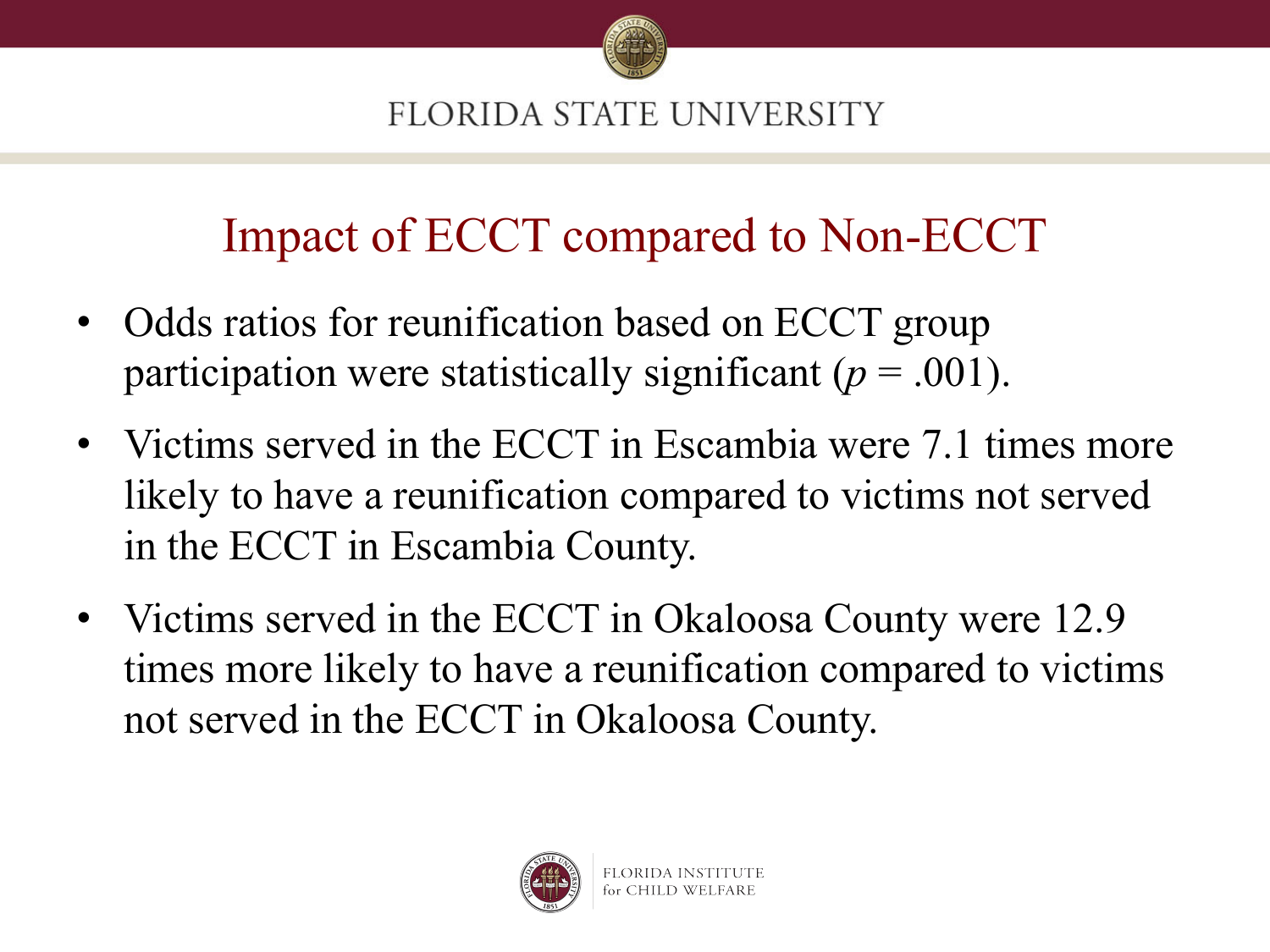

#### **Descriptive Statistics, Early Childhood Courts (Escambia and Okaloosa) Source: Florida's Dependency Court Information System**

| <b>ECCT Services, Time Frames, and</b>                                    | Ns, Means (Standard Deviations), Ranges or Percentages |                                   |                            |                                     |  |
|---------------------------------------------------------------------------|--------------------------------------------------------|-----------------------------------|----------------------------|-------------------------------------|--|
| <b>Permanency Outcomes</b>                                                |                                                        | ECCT Escambia (102 records)       | ECCT Okaloosa (77 records) |                                     |  |
| <b>Earliest ECCT Referral Date</b>                                        |                                                        | 9/12/2013                         | 3/16/2015                  |                                     |  |
| <b>Active Case (Yes)</b>                                                  |                                                        | 43.1% (44)                        | 88.3% (68)                 |                                     |  |
| <b>Number of Caregiver Visits</b>                                         | $N = 29$                                               | 65.17(108.09) Range<br>is 0-406   | $N = 56$                   | 66.73 (91.319) Range<br>is 0-481    |  |
| <b>Number of Total Family Meetings</b>                                    | $N = 21$                                               | 6.43(4.718)<br>Range is 1-16      | $N = 73$                   | 6.82 (5.556) Range is<br>$0 - 21$   |  |
| <b>Reunified within 12 Months</b>                                         | $N = 100$                                              | 45.0%(45)                         | $N = 76$                   | 34.2% (26)                          |  |
| <b>Number of Placements (excludes records)</b><br>with "0" in data field) | $N = 50$                                               | 2.78(1.941)<br>Range is 1-8       | $N = 16$                   | 1.18(1.377)<br>Range is 1-5         |  |
| <b>Number of Days from Removal to</b><br><b>Reunification</b>             | $N = 52$                                               | 251.56(121.859)<br>Range is 1-535 | $N = 29$                   | 222.86 (88.871)<br>Range is 107-387 |  |
|                                                                           |                                                        | $0$ Days=13                       | $0$ Days= 18               |                                     |  |
| <b>Number of Days between Recent Removal</b>                              | 1 Day= 23                                              |                                   | $1$ Day = 33               |                                     |  |
| and Recent ECCT Start                                                     | $N = 89$                                               | 27.57(83.138)                     | $N = 72$                   | 5.33 (17.388)                       |  |
|                                                                           |                                                        | Range is 0-760                    |                            | Range is 0-106                      |  |
| <b>Permanency Outcomes</b>                                                |                                                        | $N = 100$                         | $N = 76$                   |                                     |  |
| <b>Adoption</b>                                                           |                                                        | 12.0% (12)                        | $1.3\%(1)$                 |                                     |  |
| <b>Guardianship-Relative</b>                                              |                                                        | $8.0\%$ (8)                       | $\mathbf 0$                |                                     |  |
| <b>Permanency-Both Parents</b>                                            |                                                        | 10.0% (10)                        | $9.2\%$ $(7)$              |                                     |  |
| <b>Permanency-One Parent</b>                                              |                                                        | 26.0% (26)                        | $1.3\%(1)$                 |                                     |  |
| Records with No Outcome Data due to<br><b>Remaining Open or Pending</b>   |                                                        | 44.0% (44)                        | 88.2% (67)                 |                                     |  |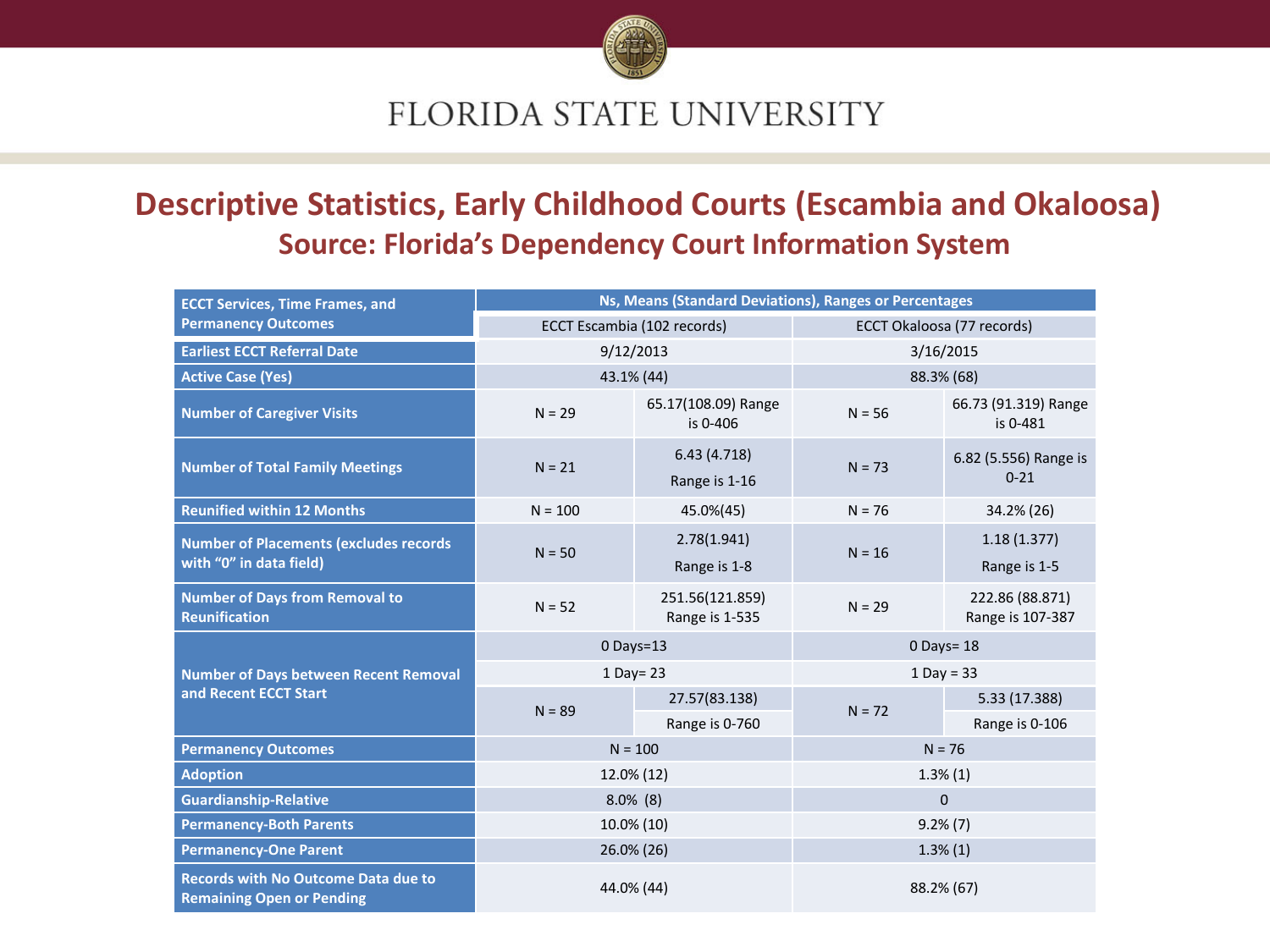

Recommendations to Support and Improve ECCTs

- 1. More trauma-informed care training
- 2. Include the administration and review of the Parental Stress Index-SF for parents enrolled in the ECCTs
- 3. Monitor and strengthen ECCT collaboration by administering the *Wilder Collaboration Factors Inventory* and discussing the responses
- 4. Conduct ECCT Policy and Procedural Review Sessions
- 5. Conduct more evaluations of ECCTs

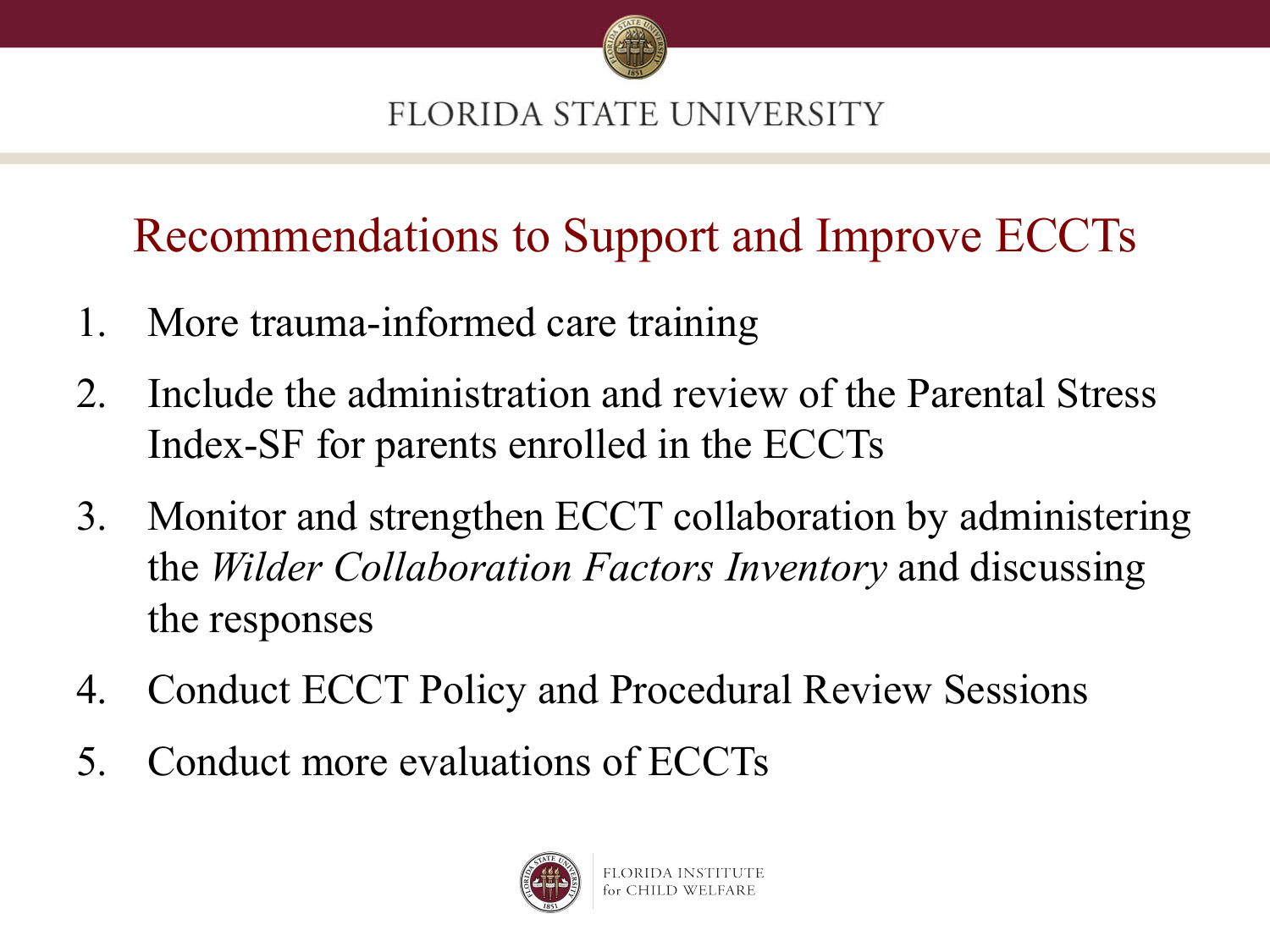

## Recommendations to Support and Improve ECCTs

- 6. Strengthen the Comprehensive Collection and Organization of Data on ECCT Participants
	- At a minimum, the following items should be included:
		- Demographics of all family members (DOB, race, ethnicity, and number of victims and other household members in an investigation/intake)
		- Maltreatment history (previous report dates, types of findings)
		- Dates for all steps in the process and services (i.e., receive date of intake, referral date to ECCT, court hearing dates, dates in the progression of the level of visitations, removal dates, discharge dates, closure dates, and dates for services)
		- All maltreatment findings and types in the most recent investigation/intake that resulted in child removal and subsequent to referral to ECCT
		- All discharge types before (if any) and subsequent to the ECCT referral
		- All services provided and level of progress in these services
- 7. Continue to document relevant information on provider services.